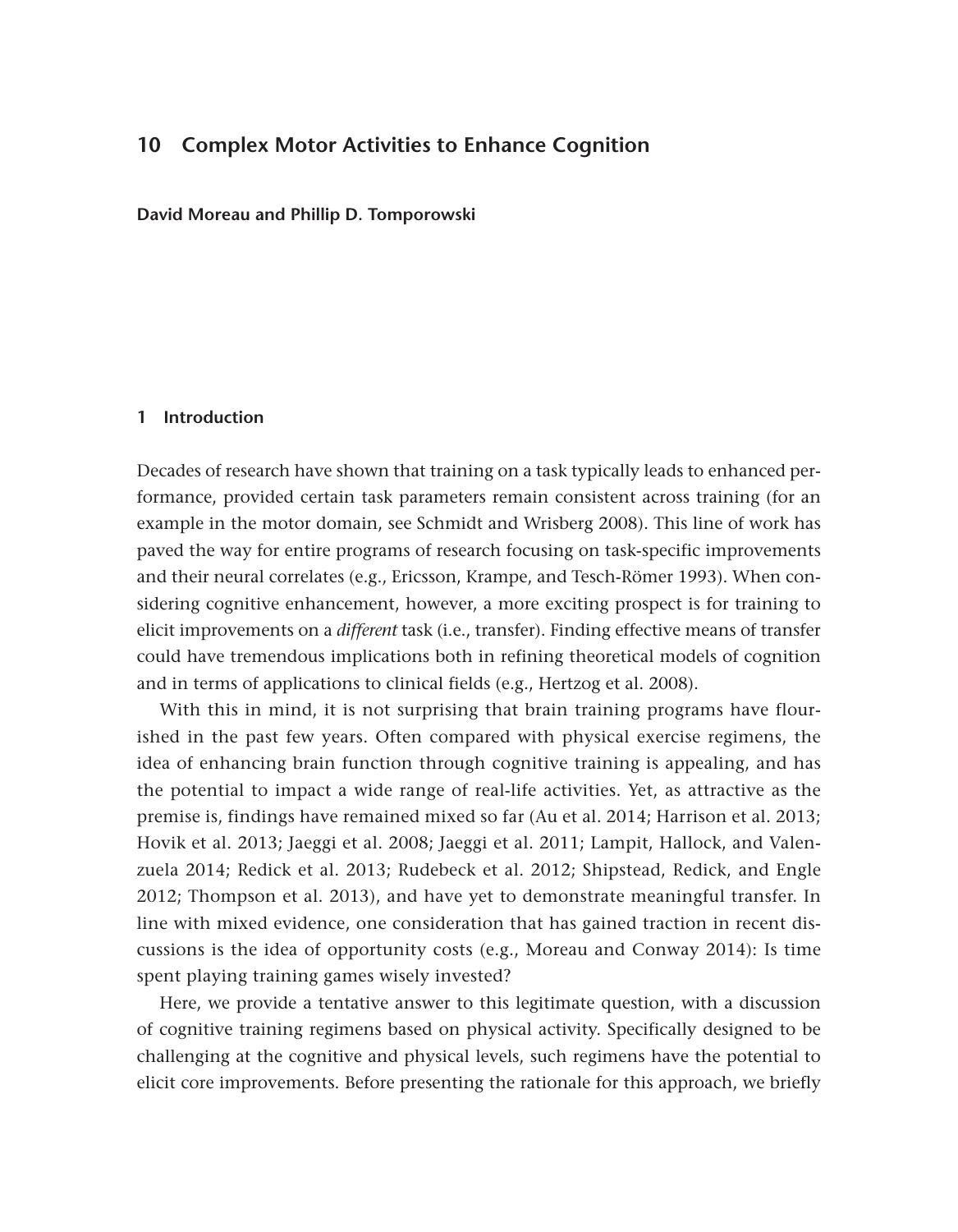discuss the mechanisms underlying the effect of physical exercise on cognition, as well as the fundamental aspects of effective learning. We conclude with a broader discussion of the impact of this line of research to cognitive training paradigms.

## **2 Physical Exercise, Neurogenesis, and Cognition**

Physical exercise has been related to changes in neurobiological components, brain structure, brain function, and behavior. These have been documented for decades, both via animal and human experiments. Here, we provide a description of each of these, going from lower to higher levels (i.e., from neurobiology to behavior).

## **2.1 Neurobiological Mechanisms**

Physical exercise is associated with myriad of benefits, some of which can be measured at the neurobiological level. For instance, exercise facilitates cerebral vascularization (Black et al. 1990) and brain insult resistance (Stummer et al. 1994) and increases concentrations of specific proteins and neurotransmitters (Mora, Segovia, and del Arco 2007). Exercise also affects neurogenesis and angiogenesis (Black et al. 1990; Praag et al. 2002; Praag, Kempermann, and Gage 1999) and contributes to neuronal survival and enhanced synaptic metabolism (Vaynman et al. 2006). Together, these processes suggest that exercise directly contributes to the maintenance of healthier, more efficient neural systems.

More specifically, brain-derived neurotrophic factor (BDNF) is thought to mediate many of the benefits of exercise on cognition. Evidence for the role of BDNF in this process originated in animal models (Neeper et al. 1995). BDNF concentration is typically increased after exercise (Ferris, Williams, and Shen 2007; Griffin et al. 2011; Schmolesky, Webb, and Hansen 2013), from within minutes to days, and can last up to several weeks (Berchtold et al. 2001). This effect appears to be most notable in the hippocampus, the caudal neocortex, and the dentate gyrus (Neeper et al. 1996). Importantly, Neeper and colleagues note that these regions are not primarily involved in motor control, and thus that increases in BDNF concentrations directly influence areas involved in cognitive function (Neeper et al. 1996).

It has been suggested that the increase in BDNF concentrations post-exercise is itself triggered by the release of insulin-like growth factor-1 (IGF-1; Cotman and Berchtold 2002), a growth factor involved in neuronal development (Arsenijevic and Weiss 1998). Because IGF-1 plays a role in cell proliferation and survival (Huat et al. 2014), it is also thought to be a very important contributor to memory consolidation and enhancement (Chen et al. 2011). Similarly, fibronectin type III domain-containing protein 5 (FNDC5)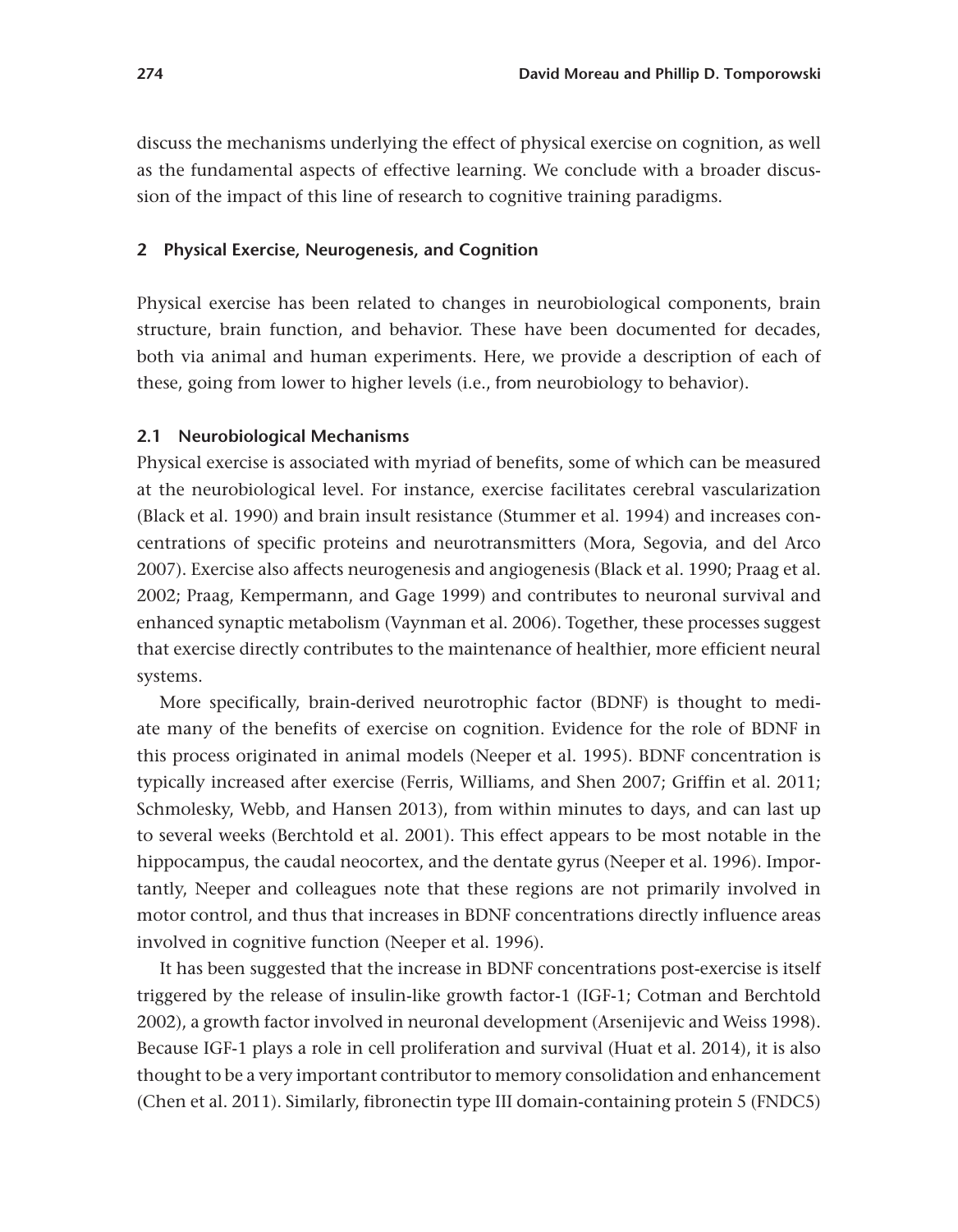is suspected to mediate some of the effects of BDNF on brain function, particularly on hippocampal cell proliferation, via an effect on the activation of the BDNF gene (Boström et al. 2012). A detailed account of the neurobiological mechanisms underlying exercise is beyond the scope of this chapter, yet overall these findings suggest that physical exercise triggers a cascade of complex molecular processes via direct and indirect pathways, with significant impact on brain function and thus on cognition.

Beside direct positive effects, physical exercise also leads to benefits through downregulation of harmful factors. For example, exercise counteracts some of the deleterious effects of stress. When unaddressed, prolonged stress leads to the release of corticosteroids, hormones that negatively affect BDNF levels in the brain and can lead to neuronal degradation and dendritic atrophy (Gould et al. 1990). Exercise acts as a protective mechanism, an effect particularly pronounced in the hippocampus (Russo-Neustadt et al. 2001). The benefit of physical exercise on the concentration of several neurotransmitters has also been documented; in particular, monoamine (e.g., dopamine, epinephrine, norepinephrine) and tryptamine neurotransmitters (e.g., serotonin, melatonin) play a critical role in a wide range of neural processes. These neurobiological effects are thought to be associated with many of the observed effects on cognition (Praag et al. 1999; Winter et al. 2007), although pinpointing the exact mechanisms and interactions between neurotransmitters remains particularly difficult. Regardless, this body of work clearly underlines the importance of neurobiological factors in mediating the relationship between physical exercise and cognition.

## **2.2 Functional and Structural Changes**

Additional exercise-induced changes at the structural and functional levels further demonstrate the potency of the neurobiological mechanisms aforementioned. Several randomized-controlled experiments have shown that physical exercise engenders wide benefits on brain function, often demonstrated with EEG or fMRI techniques (Chaddock-Heyman et al. 2013; Davis et al. 2011; Hillman et al. 2014; Kamijo et al. 2011). For example, Chaddock-Heyman and colleagues (2013) reported that children who engaged in sixty minutes of physical activity every week day for a school year showed decreases in BOLD signal in areas of the right anterior prefrontal cortex when performing a cognitive control task. Importantly, these changes in fMRI activation were also associated with behavioral improvements on this particular task. Davis and colleagues, on the other hand, found that thirteen weeks of exercise, half an hour a day, led to improved executive functions but increased bilateral prefrontal activity (Davis et al. 2011). Apparently disparate, these results suggest that complex factors are associated with cortical activity and enhanced performance on behavioral tasks,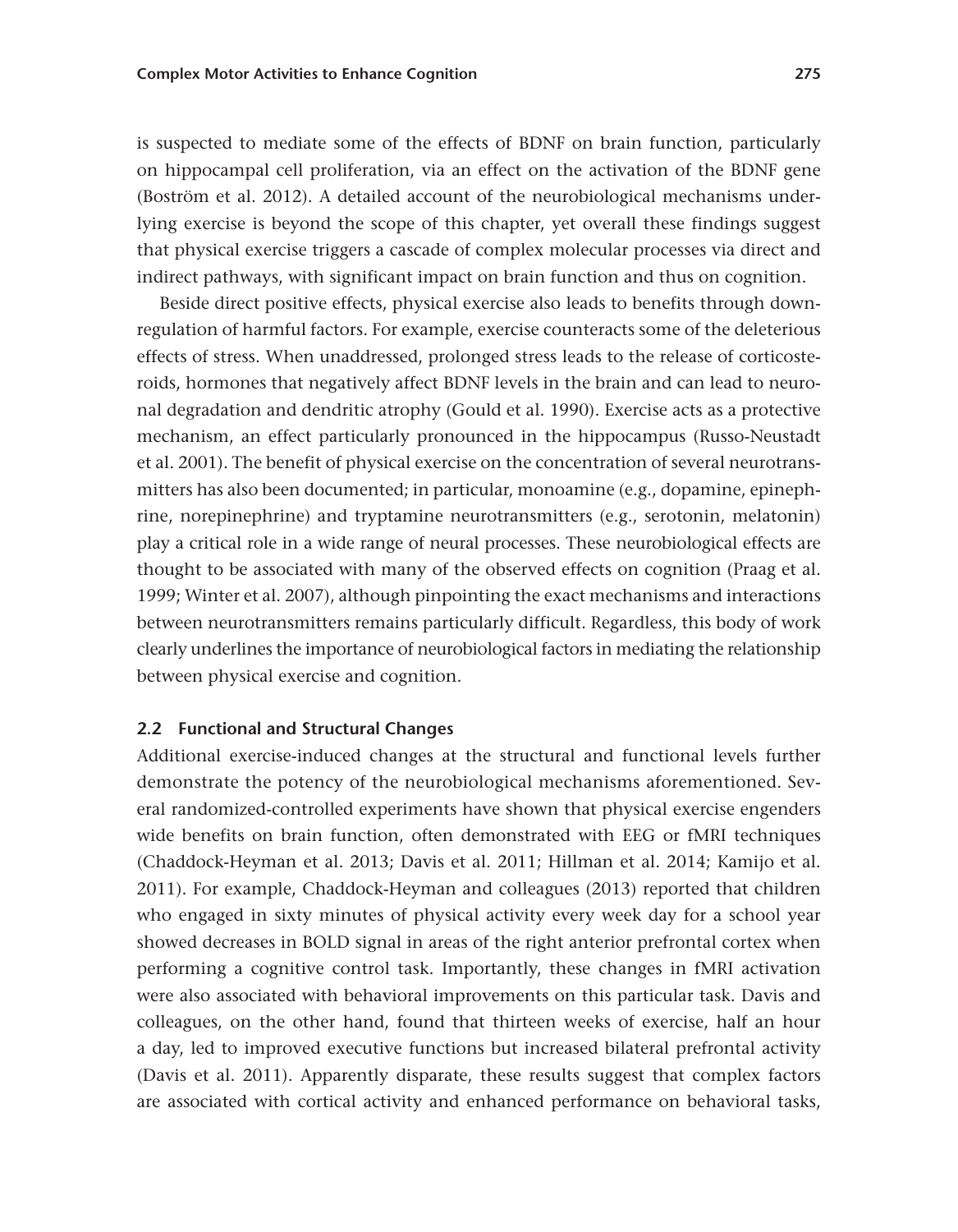mirroring corroborating findings in more general literatures (e.g., Xu, Calhoun, and Potenza 2015).

Other, coarser brain changes have also been documented. For example, diffusion tensor imaging (DTI) studies in children suggest that physical exercise interventions leads to greater white-matter integrity, especially in the uncinate fasciculus (Schaeffer et al. 2014) and the superior longitudinal fasciculus (Krafft et al. 2014). These two tracts are fundamental networks involved in connecting the limbic system and the prefrontal cortex, and the temporal and parietal lobes, respectively. Observational evidence corroborates these findings, with noticeable white-matter integrity differences among children of various fitness levels (Chaddock-Heyman et al. 2014).

Further dramatic neural changes can typically be observed in older populations. For example, exercise regimens can potentially alleviate age-related brain atrophy and loss of brain tissue density (Colcombe et al. 2003), and it has been suggested that such direct relationship might explain the correlation between indices of reported aerobic fitness and cognitive function, especially executive processes (Weinstein et al. 2012). This potential for exercise to counteract the effects of aging on the brain is particularly significant when considering that brain atrophy is associated with both normal cognitive decline (Kooistra et al. 2014) and dementia (Bilello et al. 2015). Higher fitness is also correlated with larger hippocampus (Weinstein et al. 2012) and cortical areas (Erickson et al. 2009; Makizako et al. 2015), findings that are consistent with experimental evidence based on training designs (Colcombe et al. 2006; Erickson et al. 2011; Ruscheweyh et al. 2011). Finally, physical fitness also correlates with long-term potentiation (LTP), assessed through changes in the N1b component of visual-evoked potentials (Smallwood et al. 2015), suggesting that physical exercise may have a direct impact on human LTP.

#### **2.3 Cognitive and Behavioral Improvements**

Directly in line with the functional and structural changes previously described, individuals showing better self-reported fitness also tend to outperform less fit individuals on measures of executive functions and of spatial reasoning (Colcombe and Kramer 2003; Hillman, Erickson, and Kramer 2008). Some studies have suggested that the relationship between physical exercise and cognitive performance may be restricted to executive function tasks, at least in older adults (e.g., Kramer, Hahn, and Gopher 1999), yet broader literature would suggest that this link goes well beyond executive functions, with a wide range of cognitive abilities being associated with physical exercise habits and fitness indices. These include perceptual and spatial abilities, both fundamental to many of our day-to-day activities (see, for a review, Moreau and Conway 2013).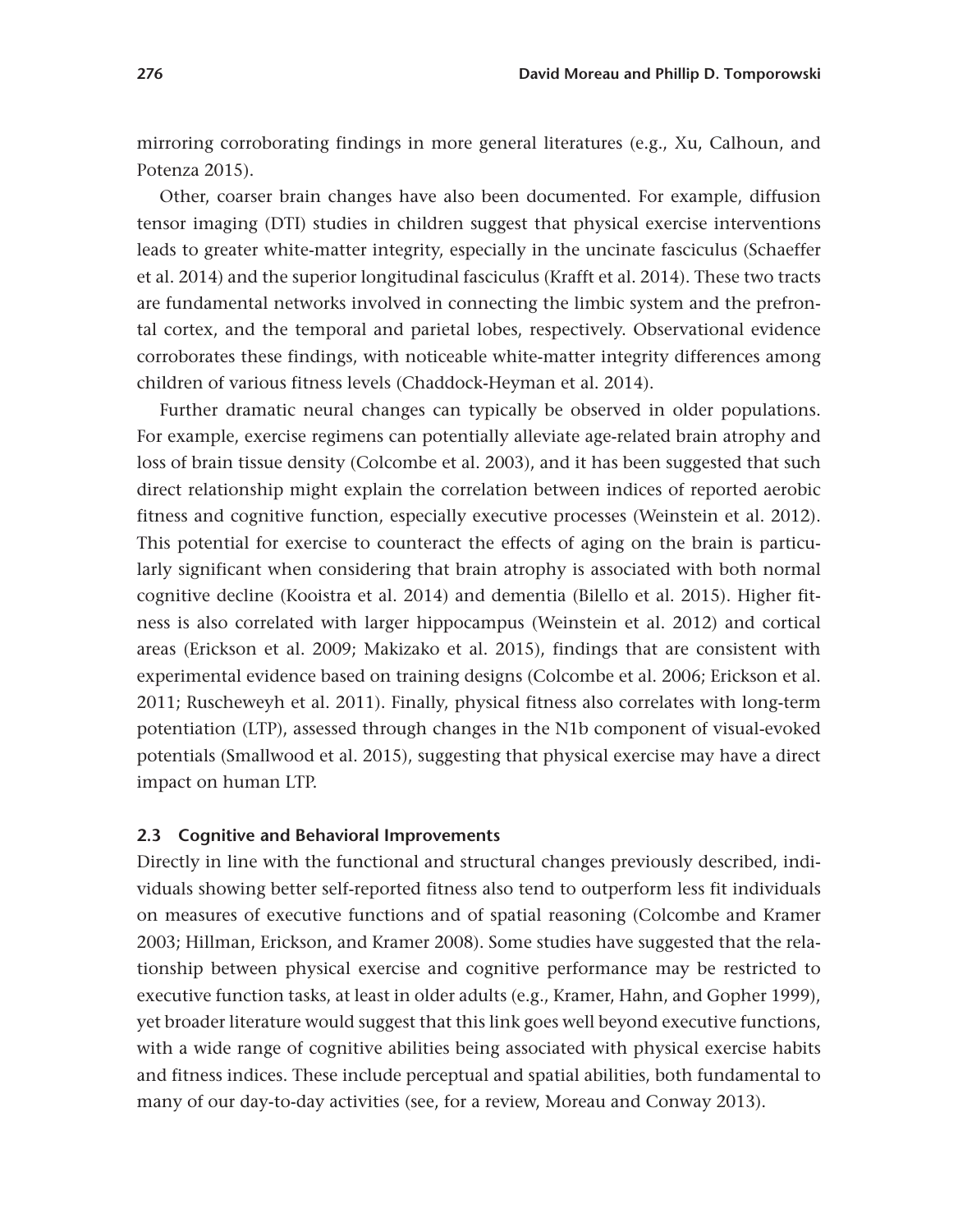Adding to this line of research, complementary studies have sought to identify causal relationships between exercising and cognitive outcomes. For example, exercise interventions have been shown to improve attention in children with developmental coordination disorders (Tsai, Wang, and Tseng 2012) and in individuals with attentiondeficit/hyperactivity disorder (ADHD, Archer and Kostrzewa 2012). Perhaps even more remarkable, a training intervention by Davis and colleagues found dose-response benefits of exercise on executive functions and mathematics achievement (2007). This finding is corroborated by other studies, which have found an association between physical fitness and both mathematics and reading achievement (Castelli et al. 2007), as well as between physical activity and overall academic grades (Coe et al. 2006). These studies reflect a general trend showing consistent associations between physical exercise, physical activity, fitness indices, and academic achievement (Donnelly et al. 2016; Keeley and Fox 2009).

Physical exercise is also associated with lower risks for mental and neurological conditions. A review by Penedo and Dahn (2005) found that many conditions, among them autism, ADHD, schizophrenia, dementia, and Alzheimer's disease, appear to benefit from exercise interventions, and poor physical fitness tends to exacerbates their associated symptoms. Consistent with the findings reported in this review, studies of older populations have found that exercise is linked to emotional stability (Blumenthal et al. 1991), better associative learning (Fabre et al. 2002), and improved cognition (Cancela Carral and Ayán Pérez 2007). We should point out, however, that the direct influence of exercise interventions in older people without cognitive impairment was recently questioned in a meta-analysis by the Cochrane Collaboration, which found "no evidence in the available data from RCTs that aerobic physical activities, including those which successfully improve cardiorespiratory fitness, have any cognitive benefit in cognitively healthy older adults" (Young et al. 2015, abstract). Because physical exercise interventions encompass a wide, often disparate range of training regimens, this finding highlights the need to further specify which interventions are the most effective to elicit robust and meaningful cognitive changes.

## **3 Learning and Synaptogenesis**

One aspect that is often left out when seeking cognitive enhancement via physical exercise is the role of learning. As we have alluded to in the previous section, the human brain can produce up to tens of thousands of new cells every day, a process facilitated by physical exercise. Many of these, however, die out within a few weeks (Gould et al. 1999). This process may seem wasteful, yet it ensures that new cells are available when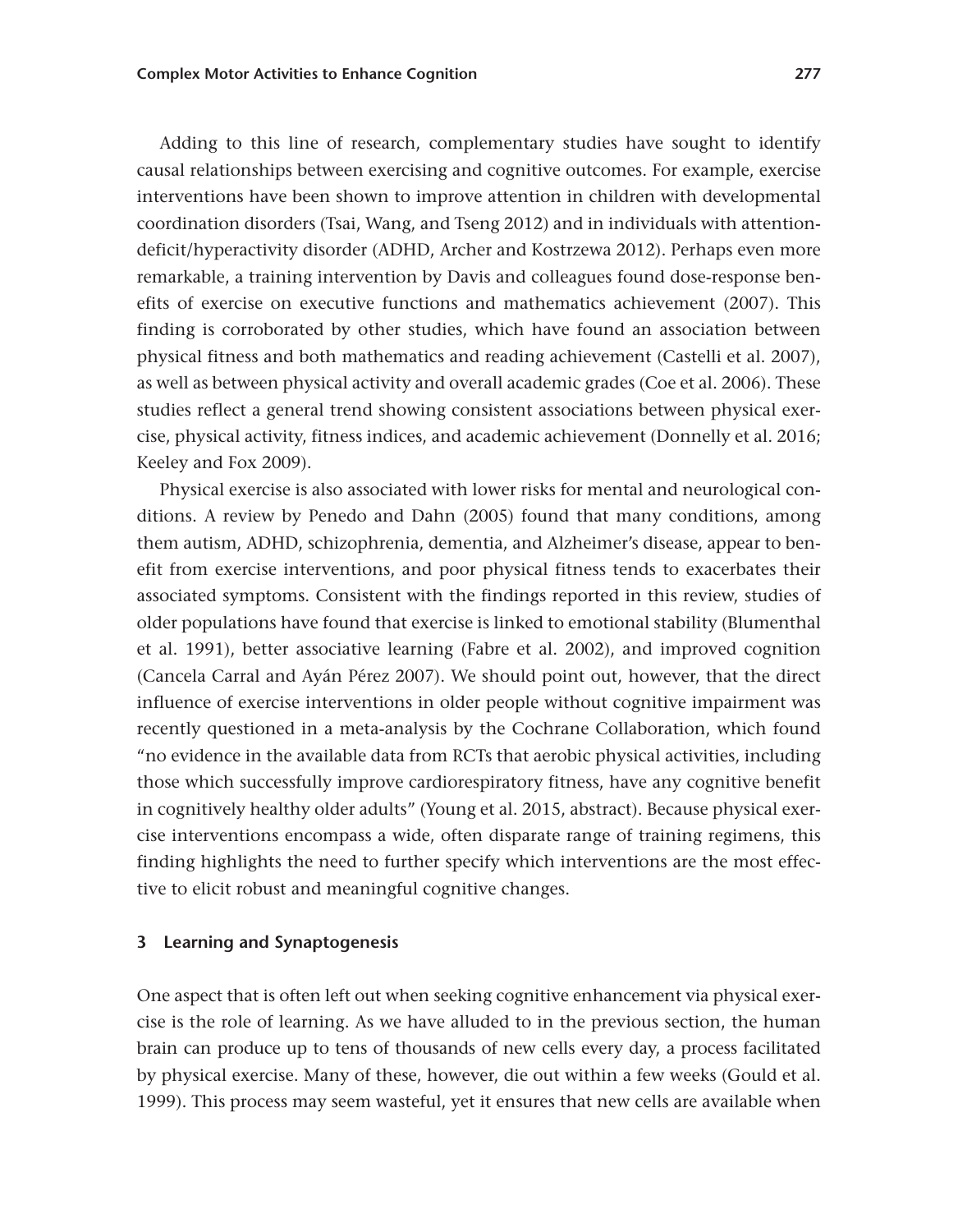needed. Undoubtedly, physical exercise is a critical factor in the genesis of neural cells, but these are different from functional neurons. Many of these new cells may never mature into functional neurons, unless the right conditions are in place for their development. In particular, cell survival requires neurons to make contact with one another, a process called synaptogenesis, which is largely enhanced when physical exercise is accompanied by learning (Gould et al. 1999; Leuner et al. 2004). Thus, targeting cognitive enhancement based solely on physical exercise appears to be insufficient. An optimal solution may reside in combination with effortful learning, as we discuss hereafter.

### **3.1 Core Mechanisms and Function**

In the adult human brain, many of the new neurons are generated in the hippocampus, a brain structure associated with various components of learning. Such localized process suggests that certain aspects of hippocampal-dependent learning can greatly benefit from a pool of continuously renewed neurons. Interestingly, the beneficial aspect of hippocampal neurogenesis was questioned a few decades ago by Pasko Rakic, who hypothesized that adult neurogenesis was not found in the primate brain for the purpose of network stability (Rakic 1985). Known as the stability-plasticity dilemma, his postulate was based on the assumption that systems that emphasize plasticity will learn easily, but storage will be compromised. At the other end of what can be thought of as a continuum, systems that favor stability can maintain information for a long time, but at the detriment of novel learning. Therefore, it follows that different systems may favor different positions on the stability-plasticity continuum, and Rakic's argument against adult neurogenesis was based on the idea that new neurons would be too disruptive to network stability in humans. Although plausible, this hypothesis has since been discarded, and neurogenesis is now thought of as part of the solution to the stability-plasticity dilemma, rather than as a fundamental problem irreconcilable with the notion of neurogenesis (Kempermann, Wiskott, and Gage 2004).

Provided that, over time, evolution has favored a plentiful supply of neurons in the hippocampus to facilitate learning (Amrein and Lipp 2009), it seems plausible that the act of learning itself would favor neuron survival. Note that these two processes operate on substantially different timescales, and therefore that the direct effect of learning on neuron survival needed experimental validation. More than fifteen years ago, Gould and colleagues provided that missing link. They reported that new neurons in the hippocampus of adult rodents could be rescued from death by learning and that new hippocampal neurons were involved in memory formation (Gould et al. 1999). Subsequent experiments have consistently demonstrated that not all types of learning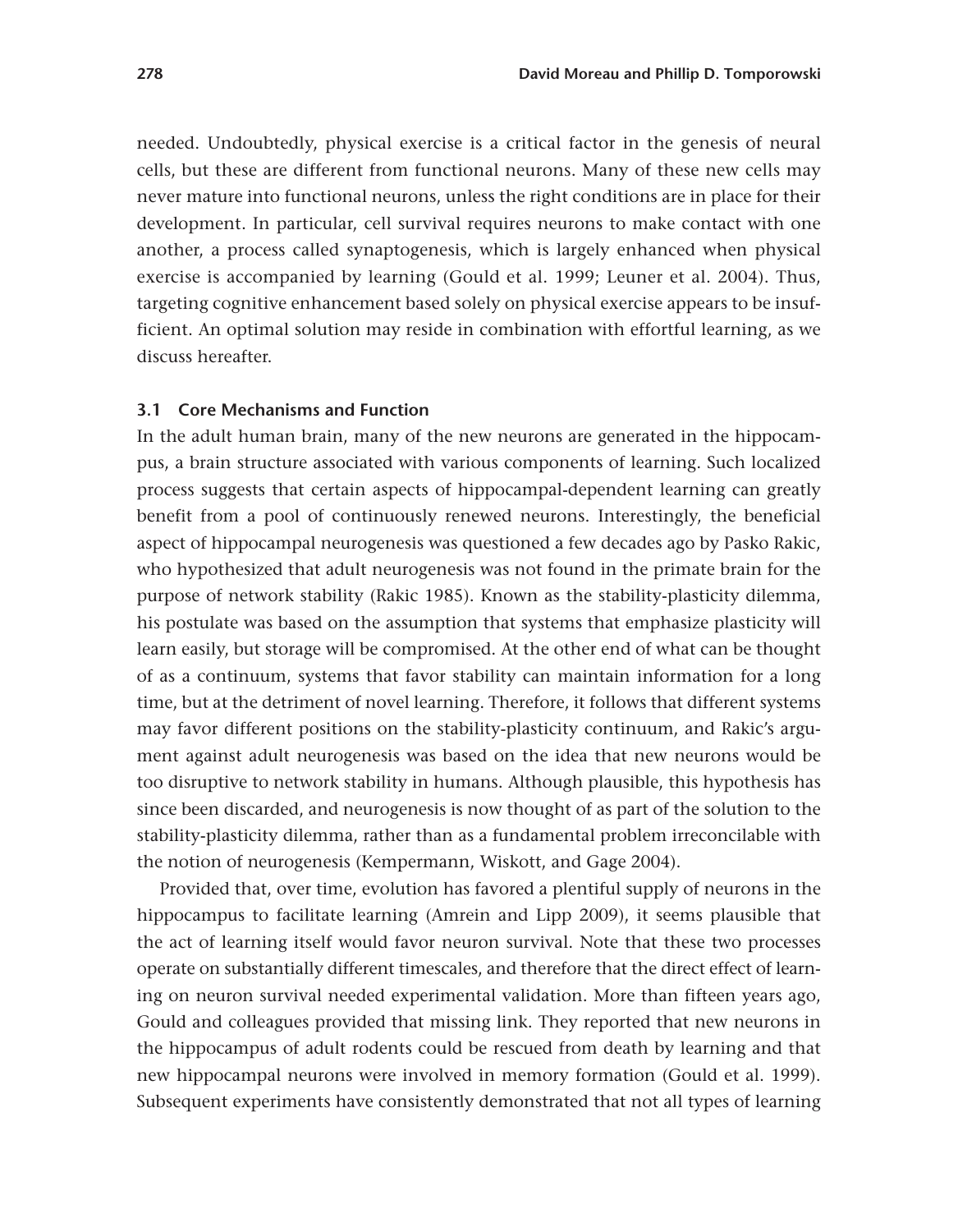are created equal when it comes to neuron survival (Curlik and Shors 2011; Waddell, Anderson, and Shors 2011): specific components appear to be critical in this complex process.

#### **3.2 Enhancing Cell Survival via Effortful Learning**

Research with animal models indicates that learning that depends on the hippocampus, such as conditioning or spatial navigation tasks, tend to increase neuron survival (Anderson et al. 2011). This is consistent with the idea that most new neurons originate in the hippocampus (Praag et al. 2002), although additional findings indicate that neuron survival can sometimes be dissociated from hippocampal involvement (Shors 2014). Together, this line of work suggests that effort might be the common feature in all tasks that favor neuron survival—difficulty forces neural adaptations in order to cope with new demands. The underlying rationale is that the neural system needs to be stressed up to a point where it needs additional resources (e.g., new neurons) to perform adequately. Interestingly, this rationale is also consistent with behavioral studies in humans, which have found that training on complex tasks offering sustained difficulty induces greater cognitive improvements than less complex regimens (e.g., Moreau, Morrison, and Conway 2015).

Moreover, individuals who find tasks more difficult and therefore need more time to reach a given level of performance rescue more neurons from death than those who reach that same level of performance easily (Nokia et al. 2012). Importantly, this is predicated on the fact that the individual is continuously learning (Curlik and Shors 2011). This is interesting because it suggests that effortful learning might mitigate initial disparities, by reducing gaps and differences. Once new neurons have been rescued from death, they can remain in the hippocampus several months (Curlik and Shors 2013). These neurons are also functional, which means that they have made contact with other neurons and can produce action potentials (Praag et al. 2002). The idea that learning can favor neuron survival has influenced research in many areas, including in the recent field of cognitive training.

# **3.3 Cognitive Training**

Stemming from studies in the field of neurogenesis, the rationale for cognitive training is rather straightforward. Generally, training cognition involves focused, often repetitive, practice of a single or a set of cognitive tasks. What differentiates this form of training from typical learning following deliberate practice (Ericsson et al. 1993) is that in the case of cognitive training the regimen is designed to elicit improvements in other, different tasks (i.e., transfer). That this form of training leads to improvements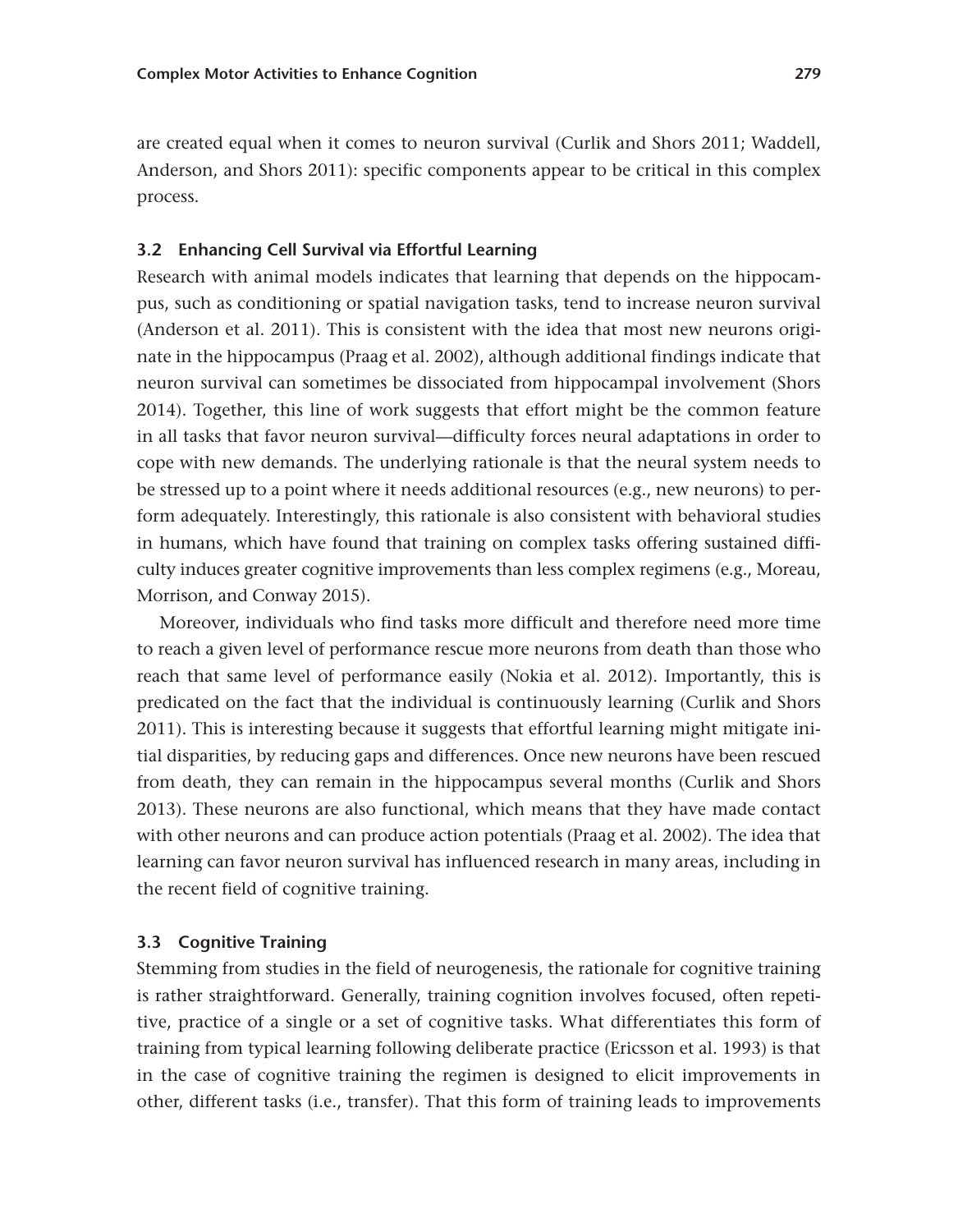in the ability or abilities targeted (near-transfer) is commonly accepted, even by skeptics of this approach (e.g., Harrison et al. 2013), provided adequate training design. Such improvements have also been correlated with functional and structural changes in the brain, for example regarding connectivity in the frontoparietal network (Caeyenberghs et al. 2016). What remains a matter of discussion, however, is the potential for such regimens to elicit substantial improvements outside of the trained abilities, particularly in ecological situations. Early findings of transfer ( Jaeggi et al. 2008, 2014; Rudebeck et al. 2012) have failed to replicate in several subsequent studies (Redick et al. 2013; Thompson et al. 2013), resulting in some degree of skepticism over the validity of the rationale (Melby-Lervåg and Hulme 2013; Moreau and Conway 2014). In this context, more recent studies have emphasized the need to understand the underlying mechanisms of such discrepancies ( Jaeggi et al. 2014; Moreau, Kirk, and Waldie 2016; Moreau 2014), so as to offer better, more potent interventions (Moreau and Waldie 2016).

#### **4 Movement, Learning, and Cognition across the Lifespan**

One particular approach that has shown promise is based on movement. Arguably, the recent surge of studies in the field of cognitive training has largely left out decades of research linking physical exercise and cognitive enhancement. Based on the current understanding of the underlying mechanisms mediating this relationship, such segregation seems unwise. Beyond a mere juxtaposition of research paradigms, and in order to understand the added value of situations involving complex motor coordination, it is helpful to describe the role of movement across the lifespan. We illustrate the relevance of this line of research to cognitive training in the following discussion.

#### **4.1 Movement and Early Learning**

Three long-standing lines of research and inquiry have focused on cognitive development: psychologists have concentrated on children's mental development, physical educators have observed and assessed the development and maturation of fundamental movement skills, and teachers have created pedagogical approaches to maximize learning. For over a century, considerable theoretical advances have been made within each of these areas; however, until recently, relatively little cross-disciplinary discussions have emerged. Currently, several researchers have emphasized the importance of understanding how cognitive development may be explained in terms of the interplay among these three lines of inquiry (Pesce et al. 2016).

The mental world of the infant has long intrigued parents and scientists alike. William James, who influenced the emergence of modern psychology, considered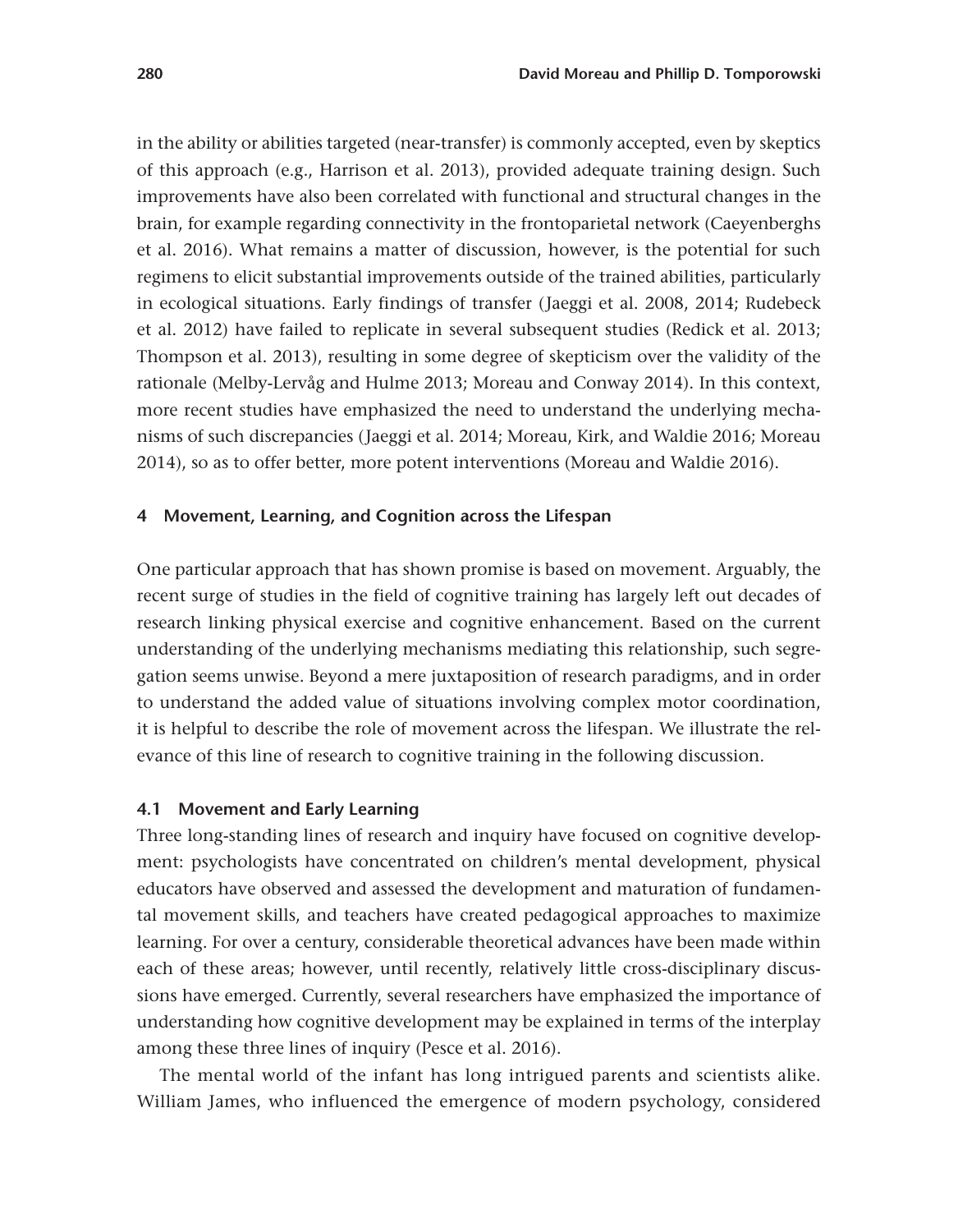infancy to be a situation in which the baby's impression of the world was "one great blooming, buzzing confusion" ( James [1890] 1981, 462). Modern research has revealed that James's view of infancy may not be entirely accurate; rather, as expressed by the influential developmental psychologist Esther Thelen, "The foundations of complex human thought and behavior have their origins in action and are always embedded in a history of acting" (Thelen 2004, 49). Infant learning is grounded in action that provides information concerning the infant's movements in space. Sensory experiences that occur with movement provide the bases of learning via action and perception.

During reaching movements, the infant's neural networks develop that later provide the basis for self-generated arm movements that provide viable solutions to task demands. Self-initiated responses reflect the biomechanics of the body, speed, and force of the action, and of environmental conditions presented at a particular point in time (Spencer et al. 2006). The contraction and lengthening of skeletal muscle build and refine neural networks that serve as the building blocks of skilled movement. These emerging networks also receive input from multiple sensory systems that provide information concerning the location of objects in the infant's world. Early research by Thelen and her colleagues demonstrated that the integration of sensory information from skeletal muscles and other systems is critical for infants' normal cognitive development (Thelen 1995). Indeed, children who lack sufficient interactions with their environment may fail to acquire the predictive control of actions that is vital for meeting the challenges faced during the first few years of life. For example, children with pervasive developmental delay (e.g., the autism spectrum) often show deficits in many areas of daily-life functioning (clumsiness, poor language, inappropriate social behavior). For these children, mental development may be supported by engaging in physical activities that lead to the generation of novel physical actions, thus favoring successful problem solving.

## **4.2 Movement and Executive Functions**

The observation that young children diagnosed with autism and other developmental disorders often show poor motor coordination, high movement variability, and difficulty in predicting the sensory consequences of actions led several researchers in the fields of psychology (Diamond 2000) and motor development (Ben-Soussan, Glicksohn, and Berkovich-Ohana 2015) to consider the neurological development of the central nervous system: in particular, the emerging relation between the cerebellum and prefrontal cortex. Diamond's influential paper summarized existing neurophysiological evidence for a close interrelationship between the developing prefrontal cortex and the cerebellum (Diamond 2000). The cerebellum, because of its role in the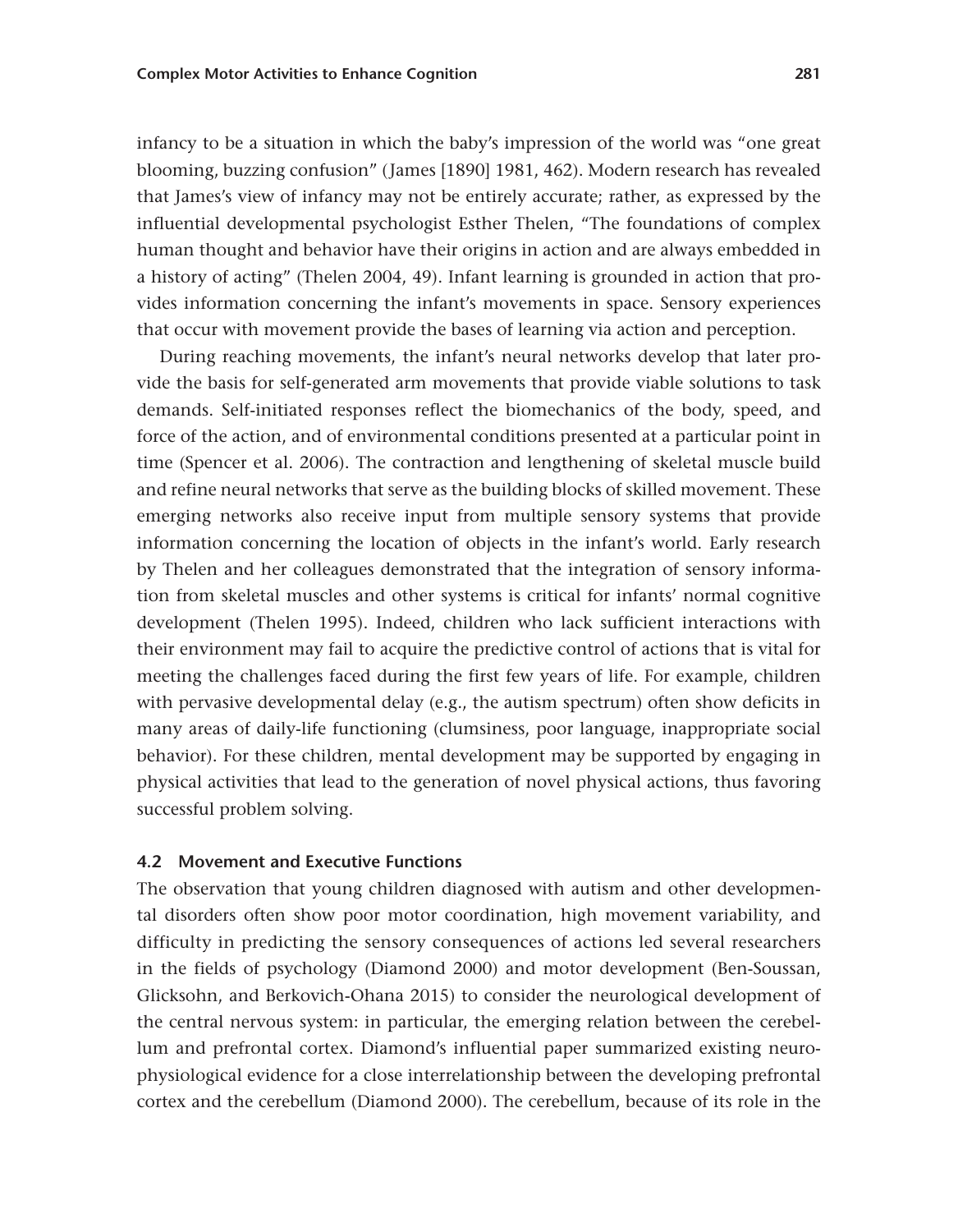control of discrete, rapid movements, was long considered to be involved primarily in motor skills. Similarly, the prefrontal cortex was viewed to be involved primarily in complex cognitive processes. Developmental neurophysiological evidence, however, suggests that bidirectional communication between the dorsolateral cortex and cerebellum via connection in the basal ganglia is critical for both executive processing and motor control. While the specific role of the relationship between cerebellum and prefrontal cortex has been debated (Leiner, Leiner, and Dow 1986, 1989, 1993), contemporary research in motor development tends to substantiate bidirectional views (Ben-Soussan et al. 2015).

The emergence of executive functions during early childhood has received considerable study and debate (Diamond 2013). During early childhood, children evidence changes in the ability to keep information in working memory, inhibit behaviors when appropriate, and to alternate actions when environmental conditions change. These behaviors are taken to reflect the emergence of the basic components of executive functions: updating, inhibition, and switching (Miyake et al. 2000). As addressed above, brain imaging studies reveal that specific neural prefrontal networks in the prefrontal cortex are established and circuitry with other brain structures is developed during childhood. Given the nature of executive functions, the cognitive-motor linkages between the dorsolateral prefrontal cortex and the cerebellum are essential. Executive control requires timed motor coordination and movement control when a child is faced with the need to allocate attention to a new task, when task conditions change, and when rapid actions are needed (Diamond 2000). Executive functions are particularly important when children encounter novel conditions that promote learning. Through planned actions, children experience and store the memories of their actions, the consequences of the actions, and the context in which the actions occurred. For these reasons, play, games, and sports provide unique contexts to promote mental development and learning.

#### **4.3 Movement and Cognition beyond Development**

Beside its impact on cognitive development, movement also has important implications across the lifespan. In particular, recent research in the field of embodied cognition has underlined the fundamental aspect our bodies, actions, and movements play in shaping cognition, and how action and cognition are inherently intertwined (Barsalou 2008; Gallese and Sinigaglia 2011; Glenberg 2010).

This interrelation has been studied in various contexts. For example, it has been demonstrated that expertise in a particular motor skill is typically associated with enhanced performance on a range of motor processing tasks (Güldenpenning et al. 2011), but also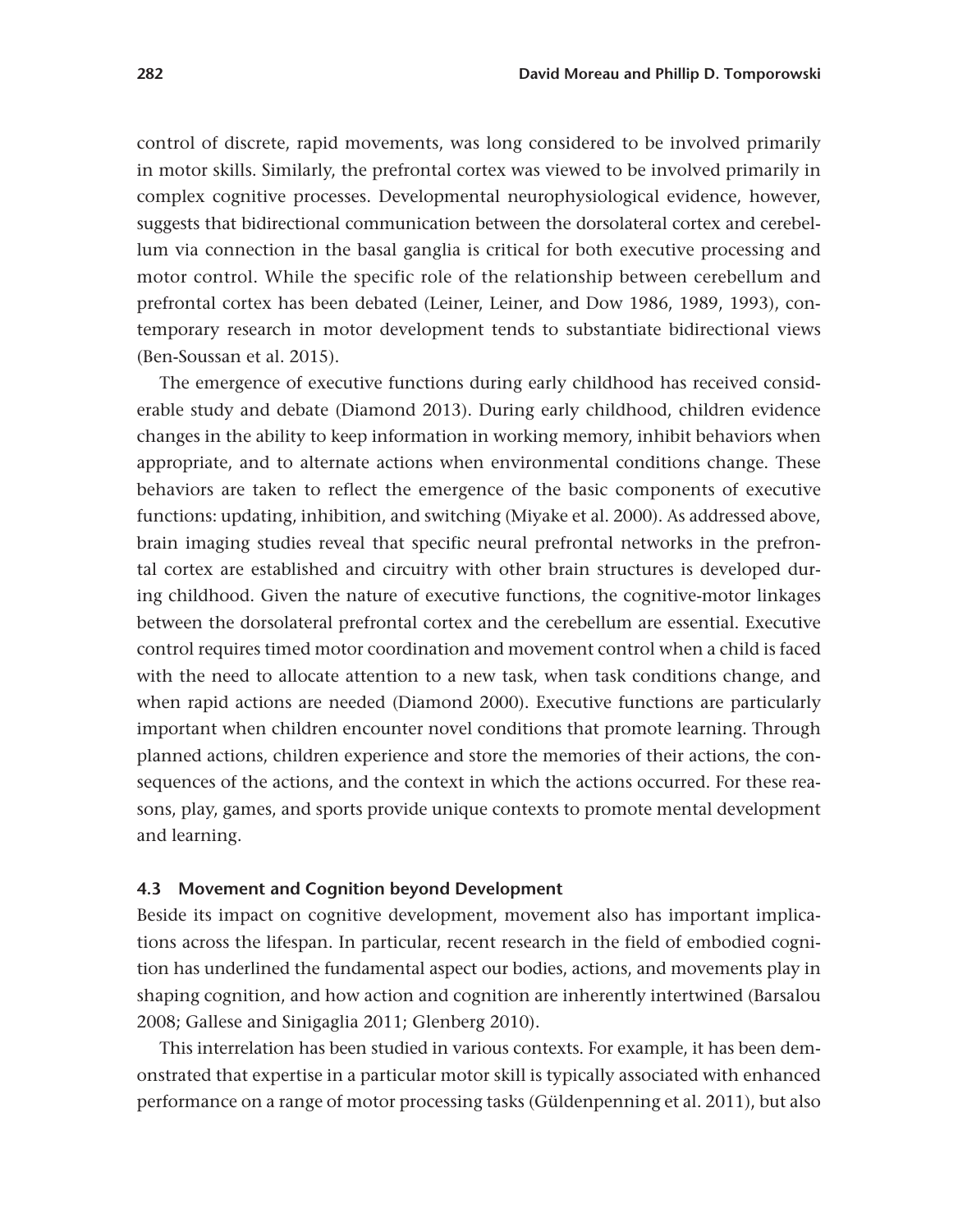with other abilities outside the motor domain. These include cognitive abilities such as working memory capacity and spatial ability (Lehmann and Jansen 2012; Moreau 2012a, 2013), but also language (Holt and Beilock 2006), a skill thought to be removed from so-called lower-order motor mechanisms until recently.

The notion that the motor system is involved in many cognitive processes is further supported by research on the mirror system. Mirror neurons fire both when one performs an action and when one observes the same action being performed (Rizzolatti and Craighero 2004). This bidirectional neural mechanism has been put forward to explain our capacity to learn by observation and imitation (Oztop, Kawato, and Arbib 2006), and has been proposed as a central component mediating the influence of motor simulation to shape representations in the motor system (Jeannerod 2001). Indeed, motor simulation allows control over malleable motor representations, in the absence of overt movement ( Jeannerod and Decety 1995), and motor actions allows alterations in the mental representations of movement (de Lange, Roelofs, and Toni 2008), therefore emphasizing the interdependent relationship between imagery and movement.

In addition, the mirror system has been established as a fundamental pillar of our ability to understand others' actions (Gallese 1998), and thus of our ability to navigate in social contexts (Schulkin 2000). Although it should be mentioned that the influence of the mirror system might have been exaggerated in some instances (Hickok 2009), the basic mechanisms underlying the relationship between action and cognition remain largely informative, especially for understanding the consequences of movement on human cognitive abilities. Together, this body of work supports the idea that motor actions ground mental representation in action (Beilock and Goldin-Meadow 2010), and therefore that movement itself is central to cognition. That is not to say that all cognition is embodied, as it cannot be excluded that some forms of thinking have evolved to be disembodied (Dove 2010), but it suggests that the role of movement in shaping and maintaining cognitive abilities cannot be dismissed and, more importantly, should be capitalized on.

#### **5 Movement-Based Interventions to Enhance Cognition**

Several researchers have proposed that optimal enhancement could be achieved through a form of exercise that incorporates difficult and challenging tasks. Possibilities are numerous, but results have been particularly promising when complex motor learning is combined with exercise (Curlik et al. 2013; Moreau, Morrison, and Conway 2015; Tomporowski, Lambourne, and Okumura 2011). In this section, we describe the findings of intervention studies that have coupled physical and cognitive demands.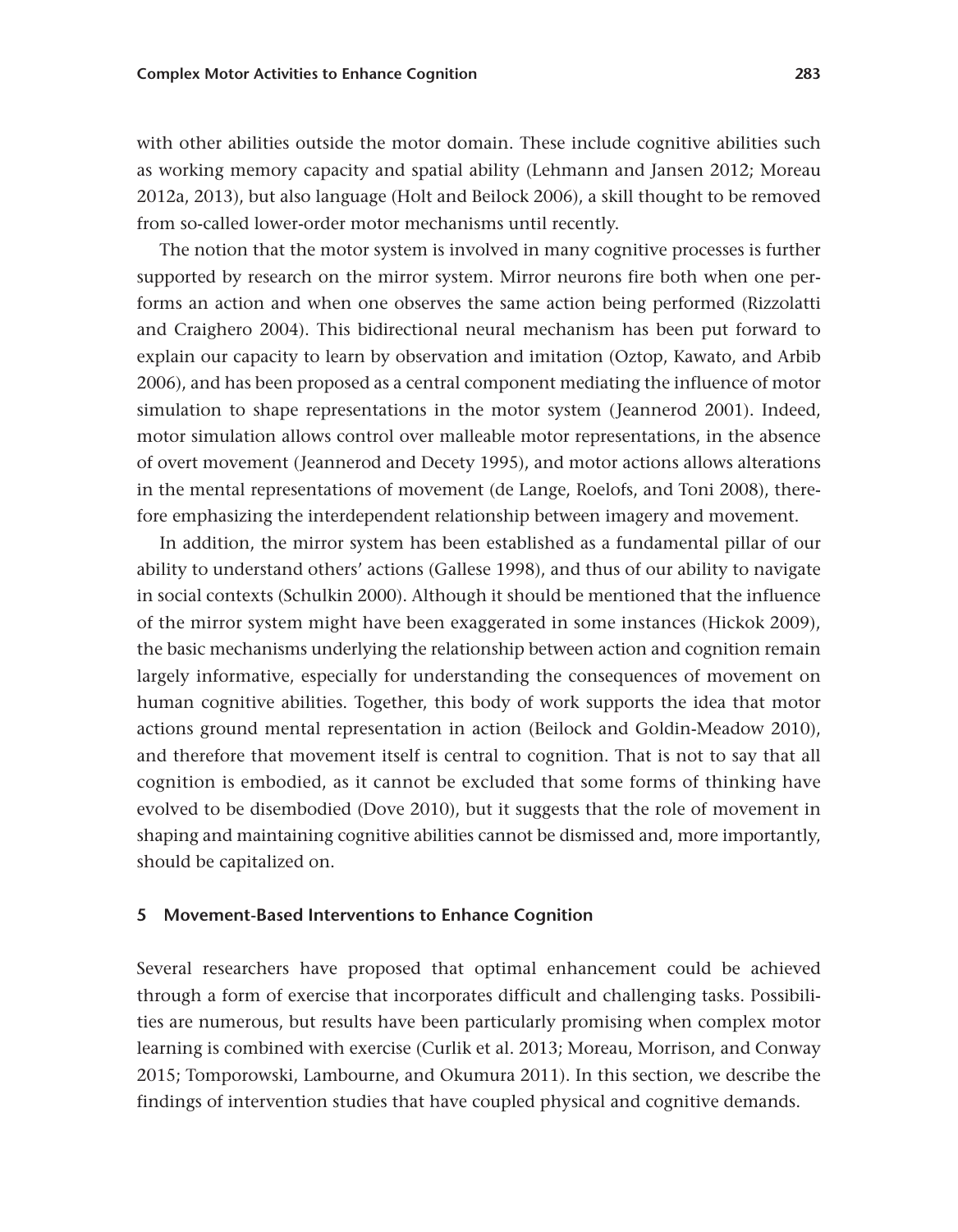### **5.1 In Children**

Two explanations for the relationship between exercise and children's mental functioning have been offered: one focused on a quantitative approach, with exercise interventions based primarily on considerations of intensity and duration, and another, more qualitative, approach that manipulates physical activity in terms of the type of exercise and the cognitive abilities involved during movement (Pesce 2012). Based on the assumption that exercise directly affects brain health (Hillman et al. 2008), the majority of randomized controlled trials have focused on the manipulation of "dosage" (i.e., frequency, duration, and intensity). In these studies, various forms of aerobic exercise have been utilized to bring about changes in physical fitness as measured by cardiorespiratory capacity. Central to the quantitative approach is the notion that gains in cognitive function obtained from chronic exercise training would decay with reductions of the level of exercise activities.

From a qualitative perspective, it has been argued that interventions should focus on physical activities that include planning and problem solving, such as those involved in games or sport (Pesce 2012; Tomporowski et al. 2015). Through movement, it is hypothesized, individuals acquire knowledge about the actions that were performed, the consequences of those actions, and their context. Central to the qualitative approach is the assumption that executive functions can be enhanced with practice and experience, and that gains obtained from physical activity performed in complex environments will be maintained even as physical activity levels decline. Support for the benefits of mentally engaging physical activity interventions on cognitive function and learning has emerged over the past decade (Best 2010; Diamond and Lee 2011; Tomporowski et al. 2015). Drawing from contemporary motor-learning and rehabilitation research, greatest gains are achieved when tasks are based on the "optimal challenge point" hypothesis (Guadagnoli and Lee 2004), which posits that skill learning is facilitated when the skill level of the performer, the complexity of the task, and the task environment are taken into consideration. Convergent support comes from research that has examined the phenomena of contextual interference, which demonstrates superior motor and verbal learning when the order of training conditions are manipulated in ways that require an individual to vary the selection and execution of actions or mental processing from trial to trial (Tomporowski, McCullick, and Horvat 2010).

Maximizing the effects of physical activity interventions requires developing specific activities that are developmentally appropriate and cognitively and physically challenging, with target-specific outcome measures (Pesce 2012; Tomporowski et al. 2015). For example, younger children typically benefit from activities that are playful (Bjorklund and Brown 1998). Play includes activities that are freely chosen and intrinsically motivating and pleasurable. Children can engage in solitary play, parallel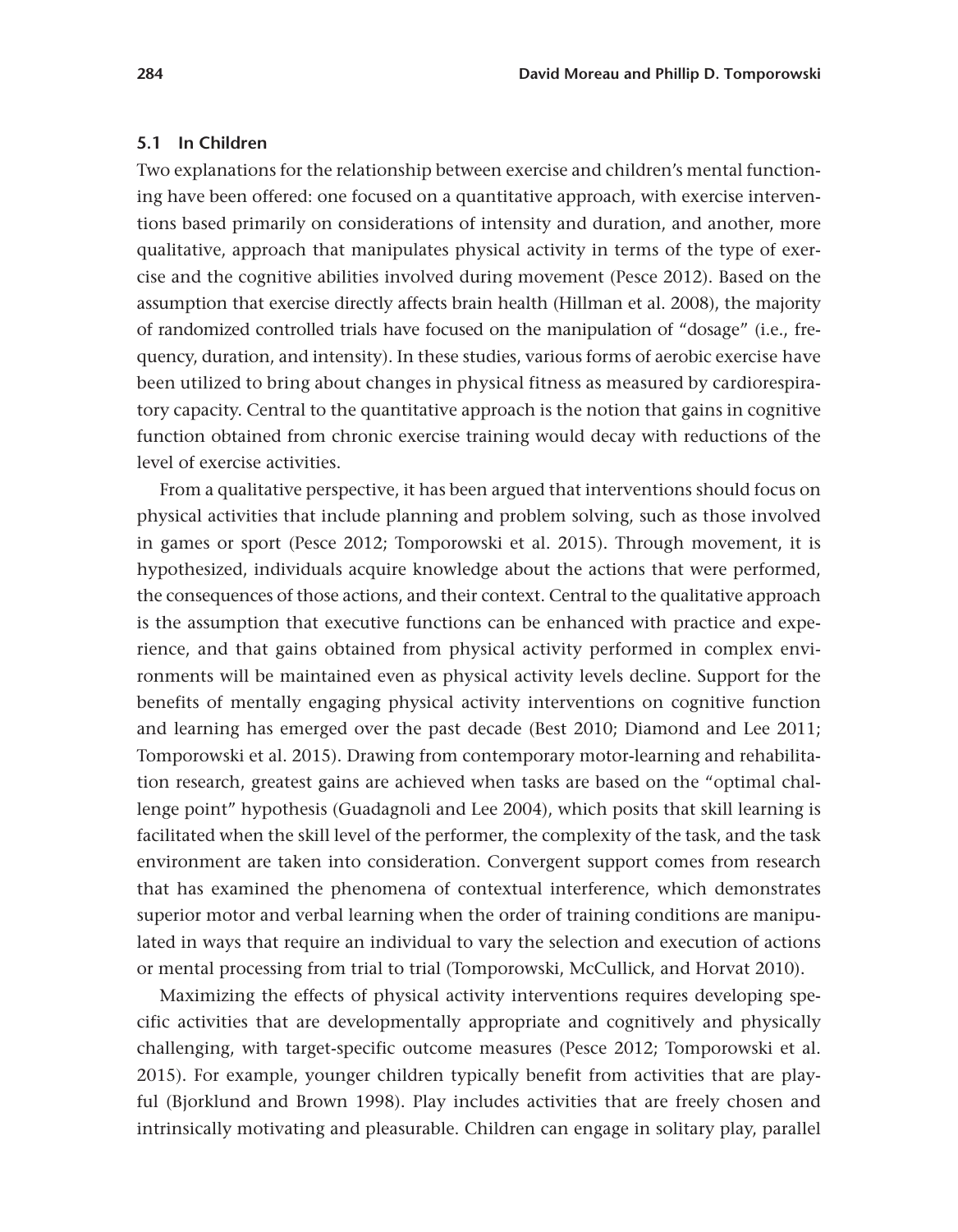play, or cooperative play. During play, children are often engaged in make-believe and distortions of reality. As there are no exterior rules of play, children are provided the freedom to construct their own forms of reality. Play provides the opportunity to exercise and practice ways of physically and mentally altering the world. Children can construct, deconstruct, and reconstruct goal-directed activities (Scibinetti, Tocci, and Pesce 2011). Older children may benefit from game activities that are more structured and skill-based. As such, physical activity games are forms of competitive play characterized by established rules and set goals. Central to every game are challenges and obstacles to overcome. Indeed, successful games, whether they are video games, chess, or tag, are hallmarked by challenges that require very specific actions to be successful (Moreau 2015a; Tomporowski, McCullick, and Pesce 2015). As children's fundamental movement skills emerge, many children are introduced to sports, which are forms of competitive physical activity. Regardless of children's age, developmental level, and maturation, however, gains in cognitive outcomes hinge on involvement in sport or game conditions that place challenging, but manageable, problem-solving demands.

Successful interventions are characterized not only by the developmentally appropriate physical activity and exercise programs but also by the selection of outcome measures that are also developmentally appropriate and sensitive to change (Tomporowski 2009). The consensus drawn from recent comprehensive reviews of studies conducted with children, which examine the effects of chronic exercise and physical activity interventions on cognition and academic achievement, is that interventions influence specific mental process as opposed to exerting global widespread effects, such as general intelligence (Tomporowski, Naglieri, and Lambourne 2012).

#### **5.2 In Young Adults**

In contrast with early developmental stages, the potential for meaningful changes in the cognitive abilities of young adult populations was not fully recognized until recently. Young adults are usually thought to be at a cognitive peak (Salthouse and Davis 2006), thus leaving little room for improvement. Yet in recent years novel findings have shown that, although subtle, cognitive gains are still possible in adulthood. This line of work is rooted in decades of research showing the interrelation between motor processes and both spatial ability (Amorim, Isableu, and Jarraya 2006; Janczyk et al. 2012; Moreau 2012a; Steggemann, Engbert, and Weigelt 2011; Wraga et al. 2003) and working memory capacity (Moreau 2013), but also with language (Beilock et al. 2008), problem solving (Broaders et al. 2007), and reasoning (Beilock and Goldin-Meadow 2010; Cook, Mitchell, and Goldin-Meadow 2008). Corroborating evidence comes from studies of motor expertise, in which experts have been found to perform above average in assessments of perception (Wright et al. 2011), working memory capacity (Furley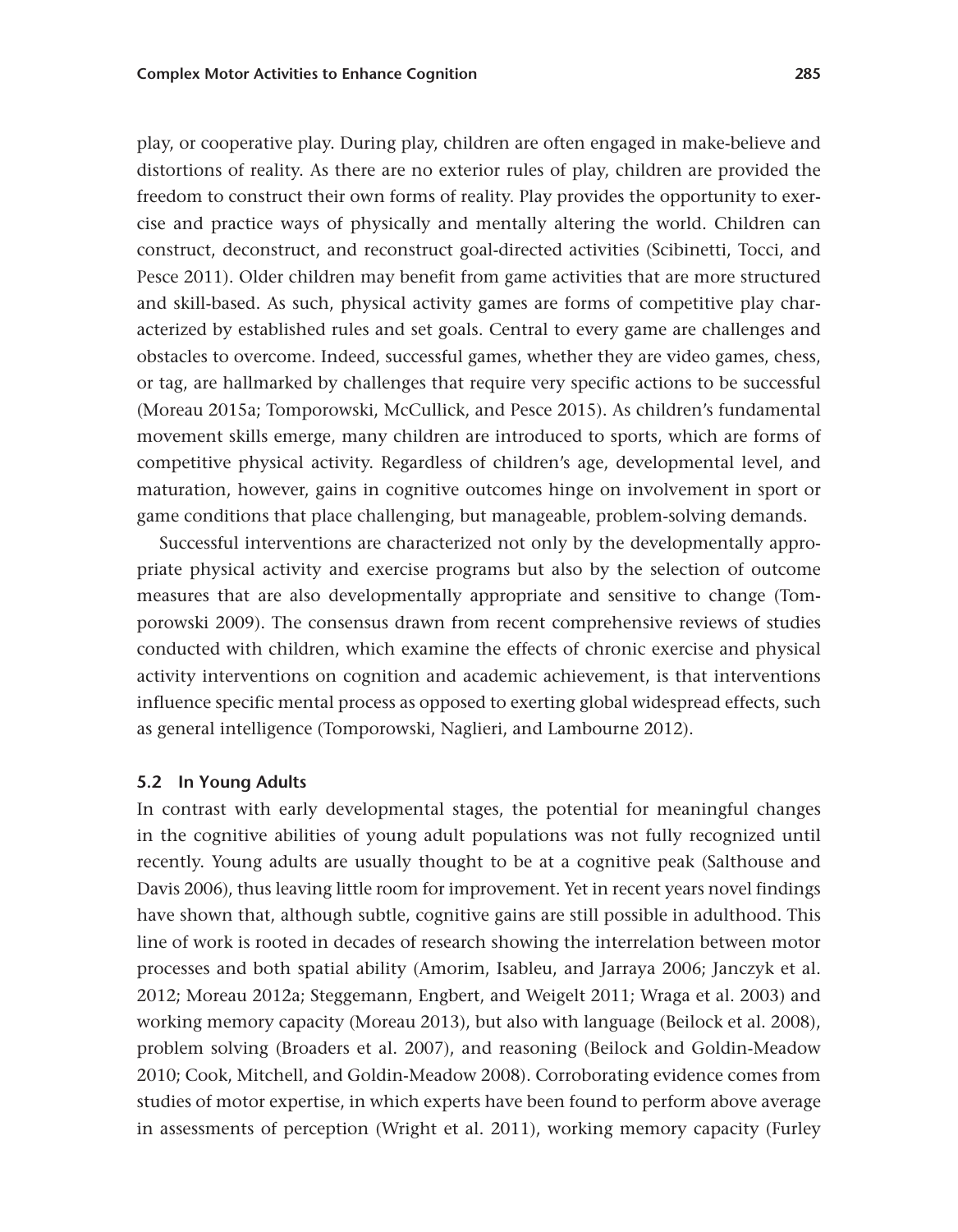and Memmert 2010), attention (Memmert and Furley 2007), long-term memory (Dijkstra, MacMahon, and Misirlisoy 2008), and decision making (Raab and Johnson 2007).

Importantly, the implied directionality of these correlational findings has been confirmed by training studies, some of which have shown that forms of complex physical exercise trump more impoverished exercise workouts. Various approaches have been documented, including physical exercise, cognitive training, and hybrid forms of training (see, for a review, Moreau and Conway 2013). For example, wrestling, a sport that involves complex, unusual motor coordination, appears to elicit greater improvements in measures of spatial ability and working memory capacity than running, an activity largely automatized in adults (Moreau et al. 2012). We further replicated and extended these findings, with a training study that directly compared aerobic exercise, computerized cognitive training, and a hybrid condition we labeled *designed sport*, which combined high physical and cognitive demands in a single activity (Moreau, Morrison, and Conway 2015). Echoing the findings we described in the literature on children, we hypothesized that typical neurophysiological changes induced by exercise could be complemented by direct cognitive demands to maximize benefits. Not only did designed sport lead to larger cognitive gains in spatial ability and working memory capacity constructs, it also favored significant health improvements as measured by physiological markers such as resting heart rate and blood pressure. The holistic nature of these improvements confirmed our initial assumption: that is, complex motor activities are a potent way to elicit cognitive gains, with additional health benefits.

Crucially, one of the central points of this line of work is that designed sport can be adapted to individual affinities and demands, so that motivation and pleasure remain part of the equation. For example, there is extensive evidence that dance can be particularly well-adapted to cognitive training design, given the tremendous cognitive demands associated with the activity (Bläsing et al. 2012; Cross et al. 2013). Similarly, training simpler motor skills such as juggling has shown to induce gains in mental rotation performance (Lehmann and Jansen 2012), as does practicing sports or musical instruments, two types of activities including complex motor coordination (Moreau 2012b; Pietsch and Jansen 2012). Altogether, this body of evidence suggests that cognitive enhancement based on ecological activities might be preferable to so-called brain training programs, in the size and range of the effects (Moreau and Conway 2014).

#### **5.3 In Older Adults**

Because of the natural cognitive decline associated with age, older adult populations offer additional possibilities for enhancement. A large body of literature has looked at the impact of aerobic exercise interventions (Hertzog et al. 2008), for obvious reasons: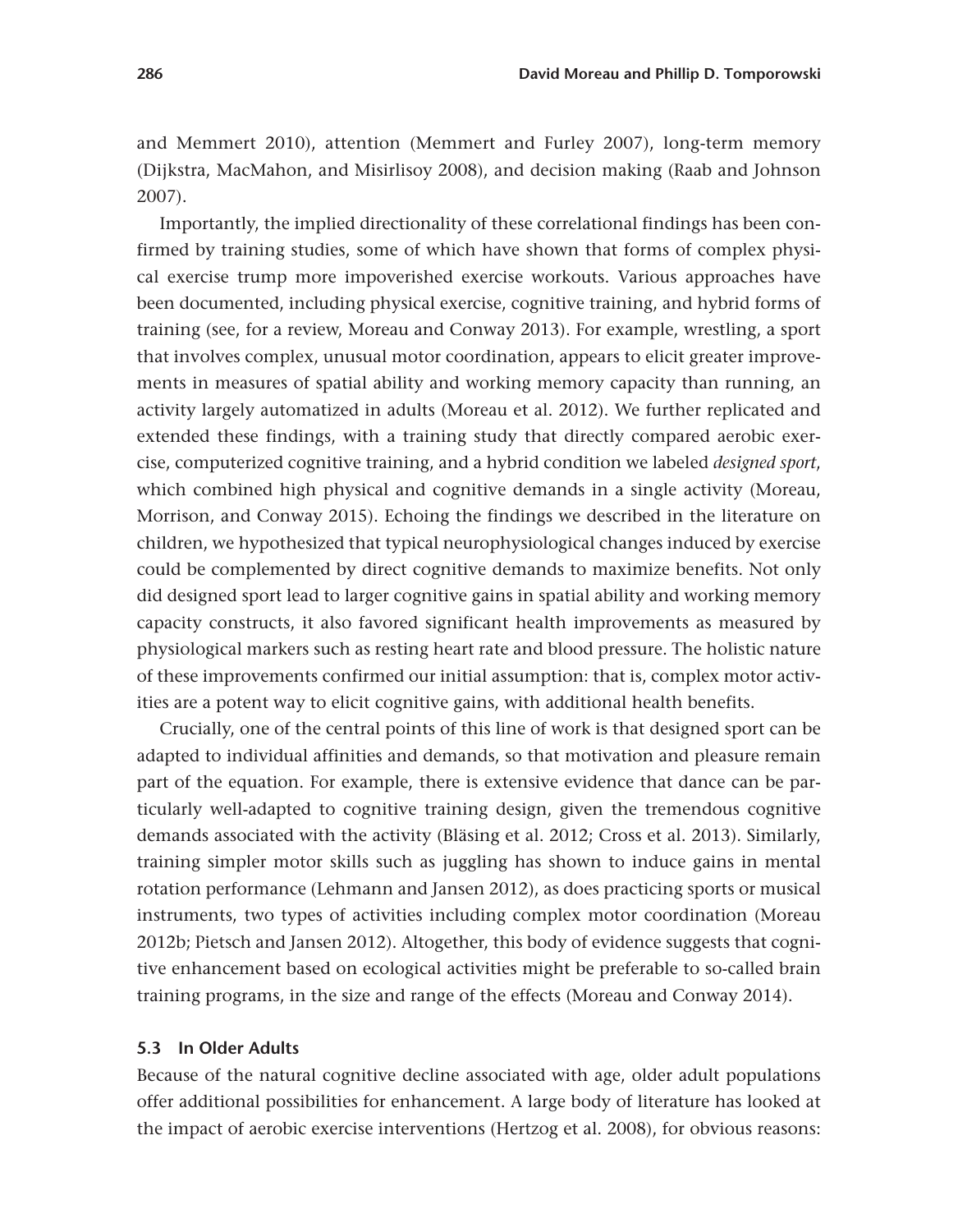moderate-intensity exercise allows reducing risks of injury or cardiovascular complications, and such regimens are therefore more likely to obtain approval from medical and ethics boards. It is important to note, however, that the greater health safety of aerobic exercise interventions does not mean that they are the most suitable or the most optimal for everyone. When suitable, research to find alternative forms of exercise should be encouraged, so as to refine theoretical models of exercise-induced cognitive enhancement and to diversify the range of possibilities for consumers. Such studies are less common, but this body of work has been steadily growing over the past few years, and is expected to increase in the future.

Oftentimes, physical and cognitive components have been isolated and targeted in a sequential manner (Fabre et al. 2002; Legault et al. 2011; Oswald et al. 1996), with the advantages that implementation is typically easier, risks are restricted, and direct comparison of experimental conditions is more straightforward. Other forms of intervention have aimed at combining the two simultaneously (Eggenberger et al. 2015; Forte et al. 2013; Theill et al. 2013), with potential added improvements due to increased competition for cognitive resources. For example, a study by Eggenberger and colleagues found greater attention and working memory improvements after an intervention combining cognitive and physical components via distinct means than with physical exercise alone (Eggenberger et al. 2015).

Beyond the combination of separate tasks or activities, interventions that include adaptations of some form of complex motor activities have also been trialed, with encouraging results. For example, virtual reality videogames have been used to combine physical and cognitive training in single activities, setting the stage for a promising line of research (Pichierri et al. 2012; Pichierri, Murer, and de Bruin 2012).

Perhaps in a more ecological manner, a six-month dance intervention was found to enhance the cognitive performance of older adults, while no change was found in physiological markers of general health, thus suggesting that improvements were induced by motor demands, social engagement, or both, rather than by neurophysiological changes (Kattenstroth et al. 2013). Altogether, these findings are remarkably consistent with work in children (Pesce et al. 2016) and in young adults (Moreau, Morrison, and Conway 2015), further validating the rationale for a combined approach to maximize training outcomes (Moreau 2015a, 2015b).

#### **6 Conclusion**

The use of complex motor activities to enhance cognition is an exciting field of research with encouraging new developments. We have highlighted, throughout this chapter, some of the areas that have shown promising findings and applications. Although not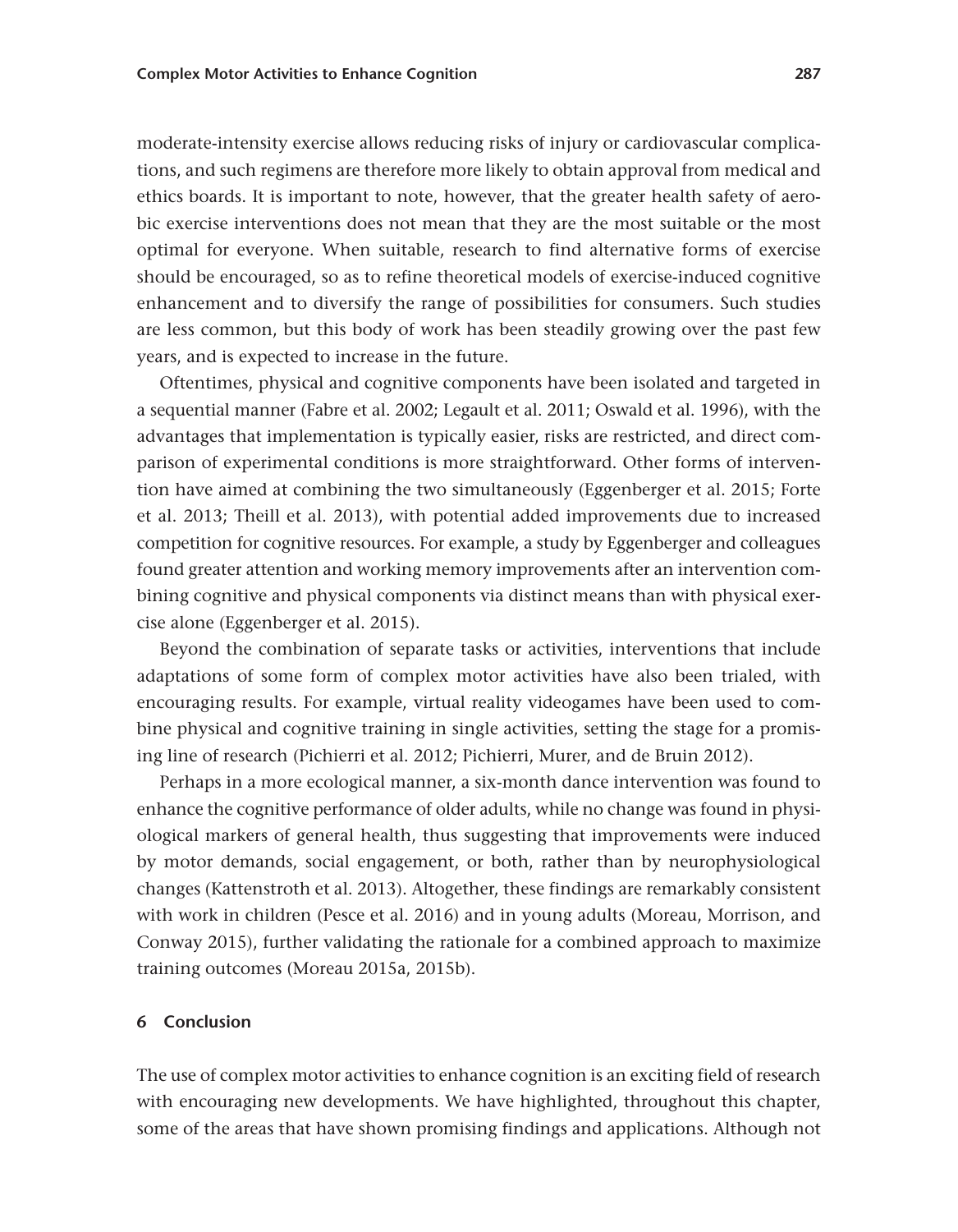exhaustive, the literature discussed herein provides solid grounds for understanding the mechanisms and the potential of this line of work.

We would like to leave the reader with a few thoughts, in the hope that these can stir the field in what we believe are interesting directions. First, it should be noted that blending training contents has potent implications, but also comes with challenges—it typically blurs the respective contribution of a given factor in an experimental design (Moreau, Kirk, and Waldie 2016). This in itself is not a valid argument against combinations of training regimens, but it emphasizes the need for additional research to correctly identify the underlying mechanisms and interactions of training-induced improvements. Research in this area will benefit from both tightly controlled but impoverished laboratory experiments and more-ecological but noisy interventions.

Second, whenever considering the implications of this line of research to society, one needs to consider opportunity costs, that is, what could I have done, as an individual, instead of training on a particular regimen. Not unlike current practices in pharmaceutical trials, where novel treatments need to demonstrate superiority over a placebo and over current drugs, if a given cognitive training program appears to be less effective than an existing regimen, its relevance should be questioned. The point is not to discourage novel interventions, as variety is critical to offer approaches suited to a wide range of individuals.

Yet one of the problems associated with computerized forms of cognitive training is that, despite dismissive attitudes toward potential risks of non-pharmaceutical or noninvasive interventions, the cost of ineffectiveness is high—if training improvements do not transfer to real-life abilities, time spent on the training regimen is wasted, and no useful skill or physiological by-product can be noted. The use of complex motor activities as a means of enhancing cognition is therefore appealing in that side effects are rewarding in and of themselves—improved physiological markers, general health, selfesteem, or stress reduction are hardly minimal outcomes (see, for a review, Moreau and Conway 2013). From there, risks are extremely mitigated, as time and effort invested in a program or an activity are more likely to be rewarded.

A challenge that remains, nevertheless, concerns the personalization of cognitive interventions. We now understand that not everyone will benefit equally from a given regimen, if at all, and therefore that finding the right intervention for an individual requires precise knowledge of the underlying mechanisms of improvement. Once cognitive training is based on sound and testable theoretical grounds, one can then envision apprehending enhancement probabilistically, with transparent information available to each individual regarding the likelihood and projected size of improvement. This is possibly the next frontier in the field of cognitive enhancement—individualized,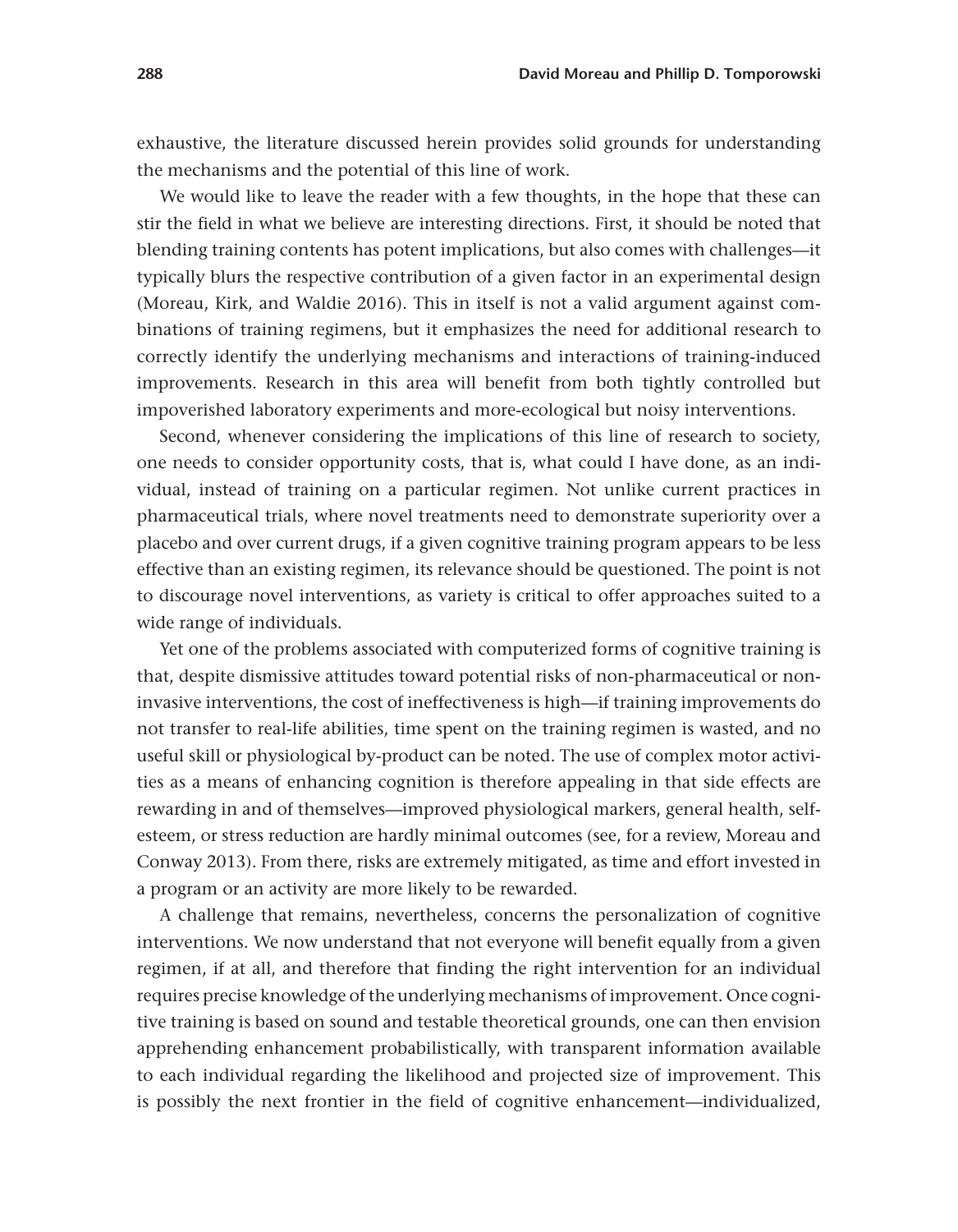dynamic, and information-rich content, so as to offer optimal interventions for everyone, at all times, in light of all the evidence available.

## **References**

Amorim, Michel-Ange, Brice Isableu, and Mohamed Jarraya. 2006. "Embodied Spatial Transformations: 'Body Analogy' for the Mental Rotation of Objects." *Journal of Experimental Psychology: General* 135 (3): 327–347. doi:10.1037/0096-3445.135.3.327.

Amrein, Irmgard, and Hans-Peter Lipp. 2009. "Adult Hippocampal Neurogenesis of Mammals: Evolution and Life History." *Biology Letters* 5 (1): 141–144. doi:10.1098/rsbl.2008.0511.

Anderson, Megan L., Helene M. Sisti, Daniel M. Curlik II, and Tracey J. Shors. 2011. "Associative Learning Increases Adult Neurogenesis during a Critical Period." *European Journal of Neuroscience* 33 (1): 175–181. doi:10.1111/j.1460-9568.2010.07486.x.

Archer, Trevor, and Richard M. Kostrzewa. 2012. "Physical Exercise Alleviates ADHD Symptoms: Regional Deficits and Development Trajectory." *Neurotoxicity Research* 21 (2): 195–209. doi:10.1007/s12640-011-9260-0.

Arsenijevic, Yvan, and Samuel Weiss. 1998. "Insulin-Like Growth Factor-I Is a Differentiation Factor for Postmitotic CNS Stem Cell-Derived Neuronal Precursors: Distinct Actions from Those of Brain-Derived Neurotrophic Factor." *Journal of Neuroscience* 18 (6): 2118–2128.

Au, J., E. Sheehan, N. Tsai, G. J. Duncan, M. Buschkuehl, and S. M. Jaeggi. 2014. "Improving Fluid Intelligence with Training on Working Memory: A Meta-analysis." *Psychonomic Bulletin & Review* 22 (2): 366–377. [http://doi.org/10.3758/s13423-014-0699-x.](http://doi.org/10.3758/s13423-014-0699-x)

Barsalou, Lawrence W. 2008. "Grounded Cognition." *Annual Review of Psychology* 59:617–645. doi:10.1146/annurev.psych.59.103006.093639.

Beilock, S. L., and S. Goldin-Meadow. 2010. "Gesture Changes Thought by Grounding It in Action." *Psychological Science* 21 (11): 1605–1610. doi:10.1177/0956797610385353.

Beilock, Sian L., Ian M. Lyons, Andrew Mattarella-Micke, Howard C. Nusbaum, and Steven L. Small. 2008. "Sports Experience Changes the Neural Processing of Action Language." *Proceedings of the National Academy of Sciences of the United States of America* 105 (36): 13269–13273. doi:10.1073/ pnas.0803424105.

Ben-Soussan, Tal Dotan, Joseph Glicksohn, and Aviva Berkovich-Ohana. 2015. "From Cerebellar Activation and Connectivity to Cognition: A Review of the Quadrato Motor Training." *BioMed Research International* 2015 (October): 954901. doi:10.1155/2015/954901.

Berchtold, Nicole C., J. Patrick Kesslak, Christian J. Pike, Paul A. Adlard, and Carl W. Cotman. 2001. "Estrogen and Exercise Interact to Regulate Brain-Derived Neurotrophic Factor mRNA and Protein Expression in the Hippocampus." *European Journal of Neuroscience* 14 (12): 1992–2002.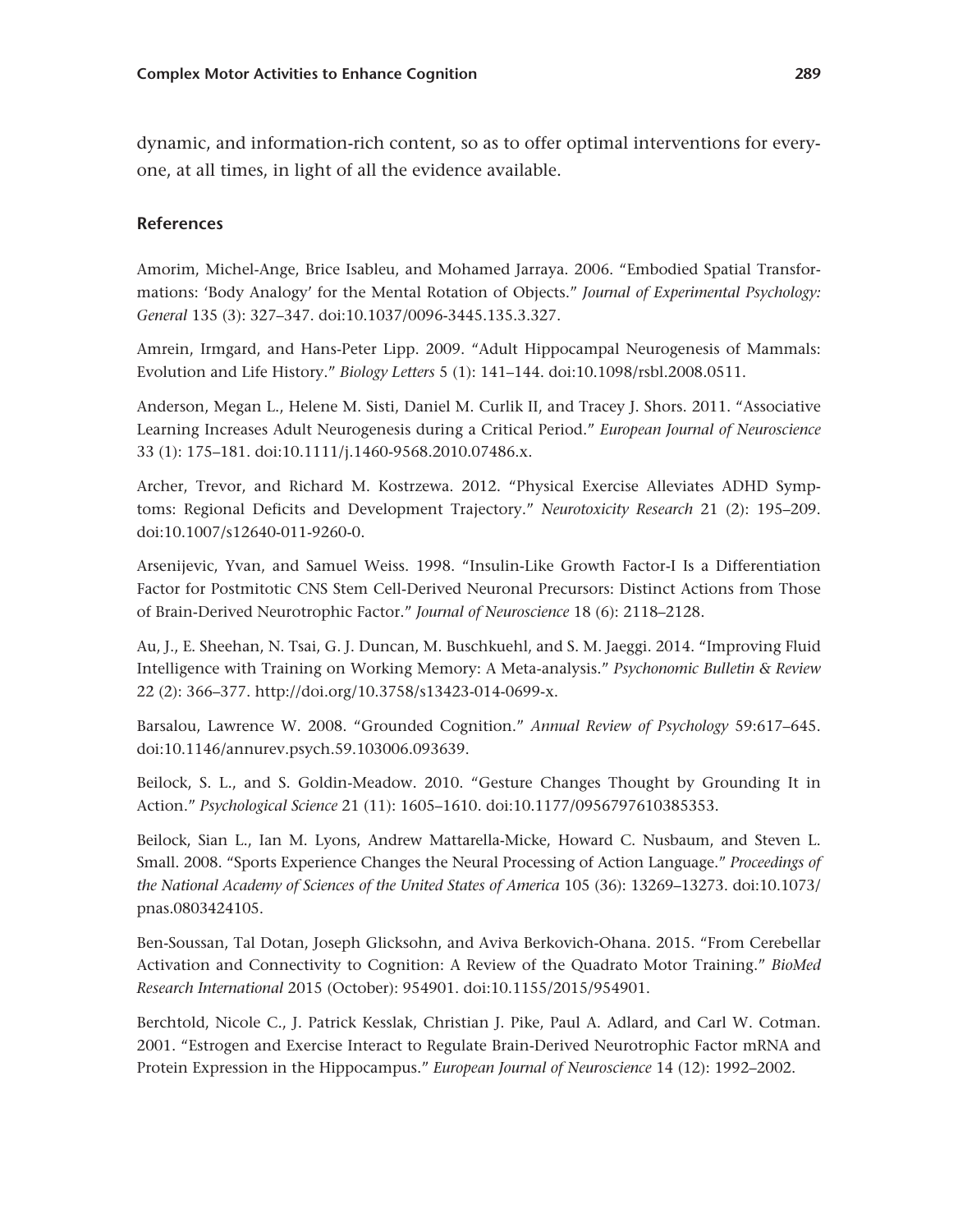Best, John R. 2010. "Effects of Physical Activity on Children's Executive Function: Contributions of Experimental Research on Aerobic Exercise." *Developmental Review* 30 (4): 331–551.

Bilello, Michel, Jimit Doshi, S. Ali Nabavizadeh, Jon B. Toledo, Guray Erus, Sharon X. Xie, John Q. Trojanowski, Xiaoyan Han, and Christos Davatzikos. 2015. "Correlating Cognitive Decline with White Matter Lesion and Brain Atrophy Magnetic Resonance Imaging Measurements in Alzheimer's Disease." *Journal of Alzheimer's Disease* 48 (4): 987–994. doi:10.3233/JAD-150400.

Bjorklund, D. F., and R. D. Brown. 1998. "Physical Play and Cognitive Development: Integrating Activity, Cognition, and Education." *Child Development* 69 (3): 604–606.

Black, J. E., K. R. Isaacs, B. J. Anderson, A. A. Alcantara, and W. T. Greenough. 1990. "Learning Causes Synaptogenesis, Whereas Motor Activity Causes Angiogenesis, in Cerebellar Cortex of Adult Rats." *Proceedings of the National Academy of Sciences of the United States of America* 87 (14): 5568–5572.

Bläsing, Bettina, Beatriz Calvo-Merino, Emily S. Cross, Corinne Jola, Juliane Honisch, and Catherine J. Stevens. 2012. "Neurocognitive Control in Dance Perception and Performance." *Acta Psychologica* 139 (2): 300–308. doi:10.1016/j.actpsy.2011.12.005.

Blumenthal, J. A., C. F. Emery, D. J. Madden, S. Schniebolk, M. Walsh-Riddle, L. K. George, D. C. McKee, M. B. Higginbotham, F. R. Cobb, and R. E. Coleman. 1991. "Long-Term Effects of Exercise on Psychological Functioning in Older Men and Women." *Journal of Gerontology* 46 (6): P352–361.

Boström, Pontus, Jun Wu, Mark P. Jedrychowski, Anisha Korde, Li Ye, James C. Lo, Kyle A. Rasbach, et al. 2012. "A PGC1-α-Dependent Myokine That Drives Brown-Fat-like Development of White Fat and Thermogenesis." *Nature* 481 (7382): 463–468. doi:10.1038/nature10777.

Broaders, Sara C., Susan Wagner Cook, Zachary Mitchell, and Susan Goldin-Meadow. 2007. "Making Children Gesture Brings out Implicit Knowledge and Leads to Learning." *Journal of Experimental Psychology: General* 136 (4): 539–550. doi:10.1037/0096-3445.136.4.539.

Caeyenberghs, Karen, Claudia Metzler-Baddeley, Sonya Foley, and Derek K. Jones. 2016. "Dynamics of the Human Structural Connectome Underlying Working Memory Training." *Journal of Neuroscience* 36 (14): 4056–4066. doi:10.1523/JNEUROSCI.1973-15.2016.

Cancela Carral, J. M., and Carlos Ayán Pérez. 2007. "Effects of High-Intensity Combined Training on Women over 65." *Gerontology* 53 (6): 340–346.

Castelli, Darla M., Charles H. Hillman, Sarah M. Buck, and Heather E. Erwin. 2007. "Physical Fitness and Academic Achievement in Third- and Fifth-Grade Students." *Journal of Sport and Exercise Psychology* 29 (2): 239–252.

Chaddock-Heyman, Laura, Kirk I. Erickson, Joseph L. Holtrop, Michelle W. Voss, Matthew B. Pontifex, Lauren B. Raine, Charles H. Hillman, and Arthur F. Kramer. 2014. "Aerobic Fitness Is Associated with Greater White Matter Integrity in Children." *Frontiers in Human Neuroscience* 8 (August): 584. doi:10.3389/fnhum.2014.00584.

Chaddock-Heyman, Laura, Kirk I. Erickson, Michelle W. Voss, Anya M. Knecht, Matthew B. Pontifex, Darla M. Castelli, Charles H. Hillman, and Arthur F. Kramer. 2013. "The Effects of Physical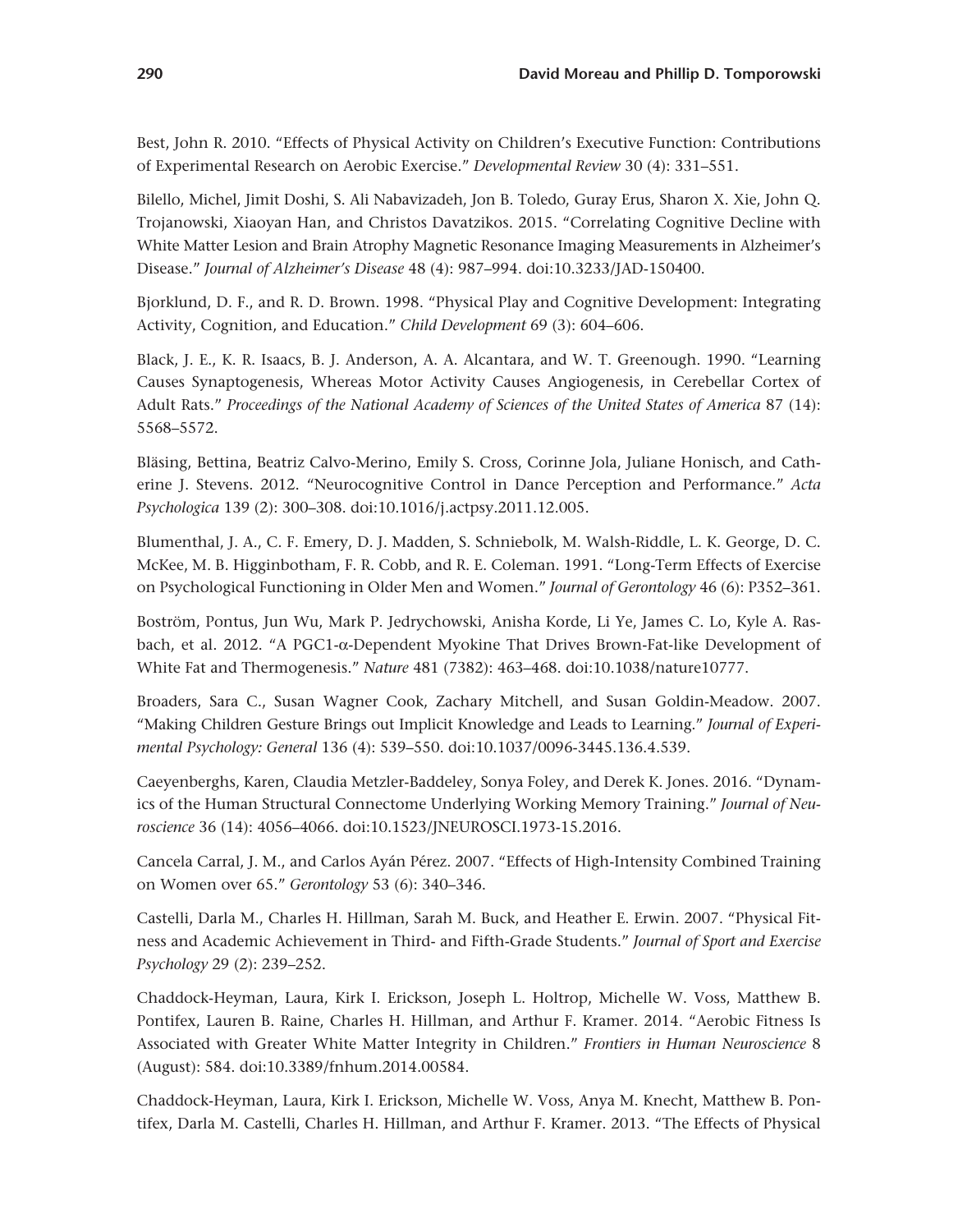Activity on Functional MRI Activation Associated with Cognitive Control in Children: A Randomized Controlled Intervention." *Frontiers in Human Neuroscience* 7 (March): 72. doi:10.3389/ fnhum.2013.00072.

Chen, Dillon Y., Sarah A. Stern, Ana Garcia-Osta, Bernadette Saunier-Rebori, Gabriella Pollonini, Dhananjay Bambah-Mukku, Robert D. Blitzer, and Cristina M. Alberini. 2011. "A Critical Role for IGF-II in Memory Consolidation and Enhancement." *Nature* 469 (7331): 491–497. doi:10.1038/ nature09667.

Coe, Dawn Podulka, James M. Pivarnik, Christopher J. Womack, Mathew J. Reeves, and Robert M. Malina. 2006. "Effect of Physical Education and Activity Levels on Academic Achievement in Children." *Medicine and Science in Sports and Exercise* 38 (8): 1515–1519. doi:10.1249/ 01.mss.0000227537.13175.1b.

Colcombe, Stanley, and Arthur F. Kramer. 2003. "Fitness Effects on the Cognitive Function of Older Adults: A Meta-Analytic Study." *Psychological Science* 14 (2): 125–130.

Colcombe, Stanley J., Kirk I. Erickson, Naftali Raz, Andrew G. Webb, Neal J. Cohen, Edward McAuley, and Arthur F. Kramer. 2003. "Aerobic Fitness Reduces Brain Tissue Loss in Aging Humans." *Journals of Gerontology A: Biological Sciences and Medical Sciences* 58 (2): 176–180.

Colcombe, Stanley J., Kirk I. Erickson, Paige E. Scalf, Jenny S. Kim, Ruchika Prakash, Edward McAuley, Steriani Elavsky, David X. Marquez, Liang Hu, and Arthur F. Kramer. 2006. "Aerobic Exercise Training Increases Brain Volume in Aging Humans." *Journals of Gerontology A: Biological Sciences and Medical Sciences* 61 (11): 1166–1170.

Cook, Susan Wagner, Zachary Mitchell, and Susan Goldin-Meadow. 2008. "Gesturing Makes Learning Last." *Cognition* 106 (2): 1047–1058. doi:10.1016/j.cognition.2007.04.010.

Cotman, Carl W., and Nicole C. Berchtold. 2002. "Exercise: A Behavioral Intervention to Enhance Brain Health and Plasticity." *Trends in Neurosciences* 25 (6): 295–301.

Cross, Emily S., Waltraud Stadler, Jim Parkinson, Simone Schütz-Bosbach, and Wolfgang Prinz. 2013. "The Influence of Visual Training on Predicting Complex Action Sequences." *Human Brain Mapping* 34 (2): 467–486. doi:10.1002/hbm.21450.

Curlik, D. M. II, and T. J. Shors. 2013. "Training Your Brain: Do Mental and Physical (MAP) Training Enhance Cognition through the Process of Neurogenesis in the Hippocampus?" *Neuropharmacology* 64 ( January): 506–514. doi:10.1016/j.neuropharm.2012.07.027.

Curlik, Daniel M. II, Lisa Y. Maeng, Prateek R. Agarwal, and Tracey J. Shors. 2013. "Physical Skill Training Increases the Number of Surviving New Cells in the Adult Hippocampus." *PLoS ONE* 8 (2): e55850. doi:10.1371/journal.pone.0055850.

Curlik, Daniel M. II, and Tracey J. Shors. 2011. "Learning Increases the Survival of Newborn Neurons Provided That Learning Is Difficult to Achieve and Successful." *Journal of Cognitive Neuroscience* 23 (9): 2159–2170. doi:10.1162/jocn.2010.21597.

Davis, Catherine L., Phillip D. Tomporowski, Colleen A. Boyle, Jennifer L. Waller, Patricia H. Miller, Jack A. Naglieri, and Mathew Gregoski. 2007. "Effects of Aerobic Exercise on Overweight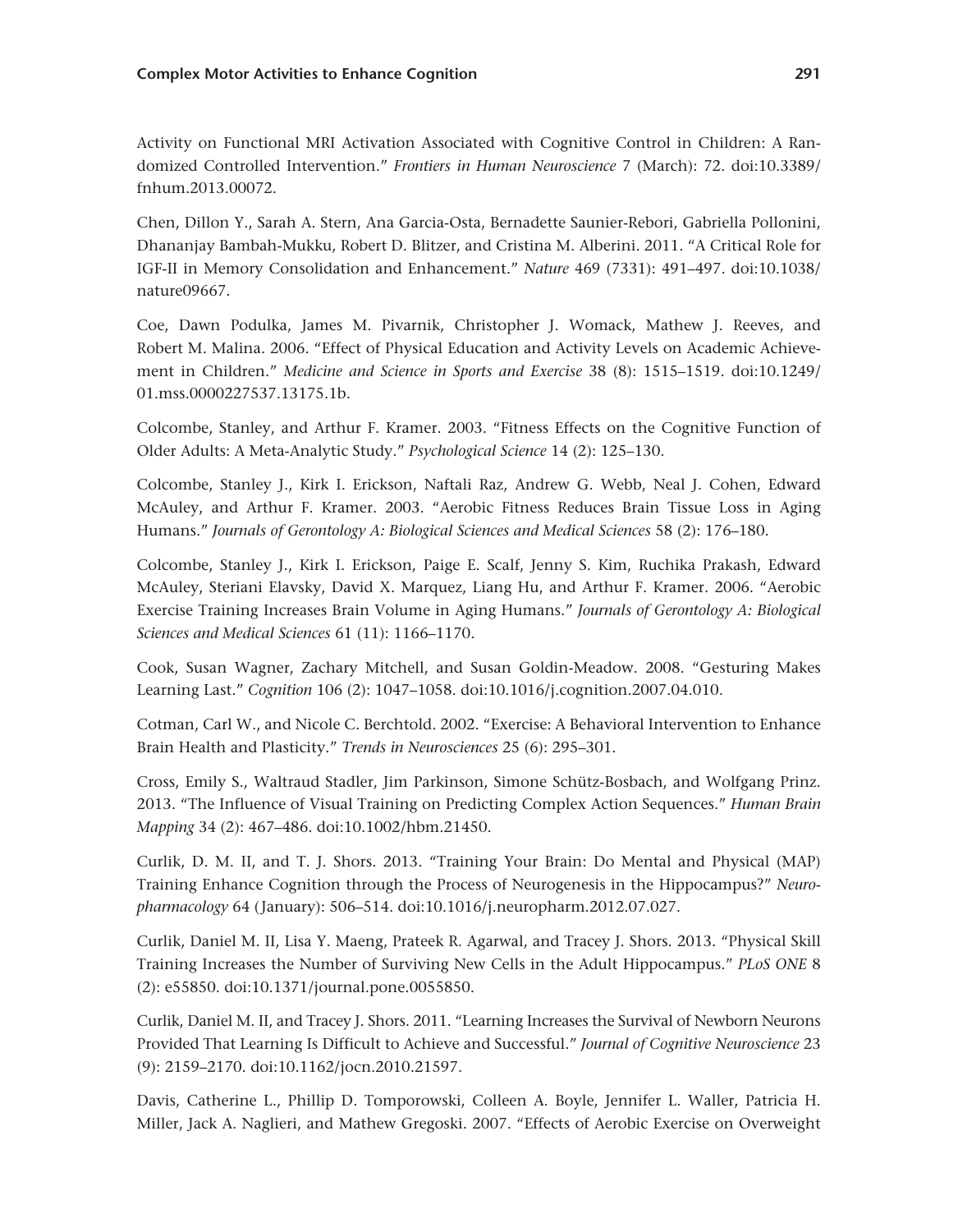Children's Cognitive Functioning: A Randomized Controlled Trial." *Research Quarterly for Exercise and Sport* 78 (5): 510–519. doi:10.1080/02701367.2007.10599450.

Davis, Catherine L., Phillip D. Tomporowski, Jennifer E. McDowell, Benjamin P. Austin, Patricia H. Miller, Nathan E. Yanasak, Jerry D. Allison, and Jack A. Naglieri. 2011. "Exercise Improves Executive Function and Achievement and Alters Brain Activation in Overweight Children: A Randomized, Controlled Trial." *Health Psychology* 30 (1): 91–98. doi:10.1037/a0021766.

de Lange, Floris P., Karin Roelofs, and Ivan Toni. 2008. "Motor Imagery: A Window into the Mechanisms and Alterations of the Motor System." *Cortex: A Journal Devoted to the Study of the Nervous System and Behavior* 44 (5): 494–506. doi:10.1016/j.cortex.2007.09.002.

Diamond, A. 2000. "Close Interrelation of Motor Development and Cognitive Development and of the Cerebellum and Prefrontal Cortex." *Child Development* 71 (1): 44–56.

Diamond, Adele. 2013. "Executive Functions." *Annual Review of Psychology* 64: 135–168. doi:10.1146/annurev-psych-113011-143750.

Diamond, Adele, and Kathleen Lee. 2011. "Interventions Shown to Aid Executive Function Development in Children 4 to 12 Years Old." *Science* 333 (6045): 959–964. doi:10.1126/ science.1204529.

Dijkstra, Katinka, Clare MacMahon, and Mine Misirlisoy. 2008. "The Effects of Golf Expertise and Presentation Modality on Memory for Golf and Everyday Items." *Acta Psychologica* 128 (2): 298–303. doi:10.1016/j.actpsy.2008.03.001.

Donnelly, Joseph E., Charles H. Hillman, Darla Castelli, Jennifer L. Etnier, Sarah Lee, Phillip Tomporowski, Kate Lambourne, and Amanda N. Szabo-Reed. 2016. "Physical Activity, Fitness, Cognitive Function, and Academic Achievement in Children: A Systematic Review." *Medicine and Science in Sports and Exercise* 48 (6): 1197–1222.

Dove, Guy. 2010. "On the Need for Embodied and Dis-Embodied Cognition." *Frontiers in Psychology* 1:242. doi:10.3389/fpsyg.2010.00242.

Eggenberger, Patrick, Vera Schumacher, Marius Angst, Nathan Theill, and Eling D. de Bruin. 2015. "Does Multicomponent Physical Exercise with Simultaneous Cognitive Training Boost Cognitive Performance in Older Adults? A 6-Month Randomized Controlled Trial with a 1-Year Follow-Up." *Clinical Interventions in Aging* 10 (August): 1335–1349. doi:10.2147/CIA.S87732.

Erickson, Kirk I., Ruchika S. Prakash, Michelle W. Voss, Laura Chaddock, Liang Hu, Katherine S. Morris, Siobhan M. White, Thomas R. Wójcicki, Edward McAuley, and Arthur F. Kramer. 2009. "Aerobic Fitness Is Associated with Hippocampal Volume in Elderly Humans." *Hippocampus* 19 (10): 1030–1039. doi:10.1002/hipo.20547.

Erickson, Kirk I., Michelle W. Voss, Ruchika Shaurya Prakash, Chandramallika Basak, Amanda Szabo, Laura Chaddock, Jennifer S. Kim, et al. 2011. "Exercise Training Increases Size of Hippocampus and Improves Memory." *Proceedings of the National Academy of Sciences of the United States of America* 108 (7): 3017–3022. doi:10.1073/pnas.1015950108.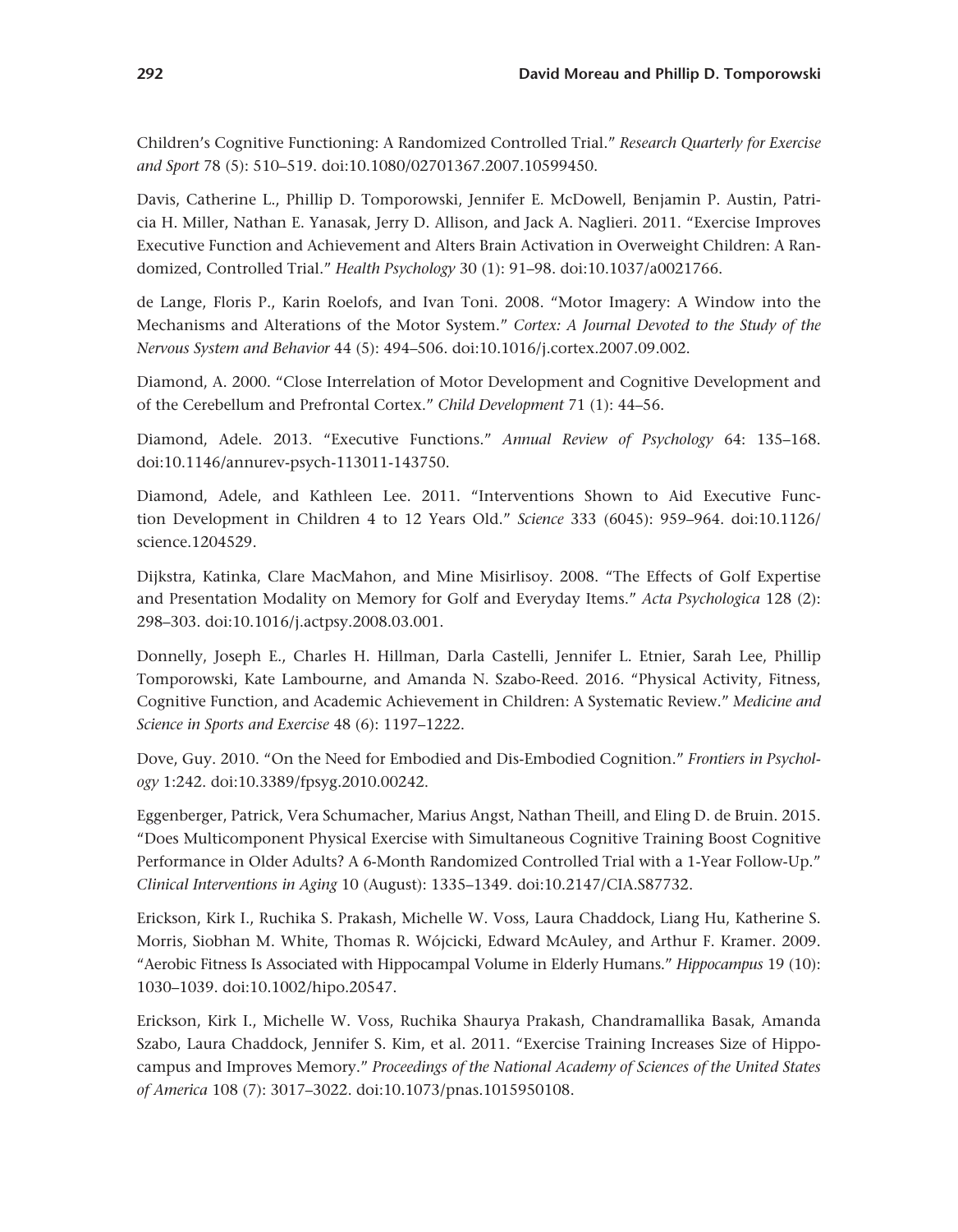Ericsson, K. Anders, Ralf T. Krampe, and Clemens Tesch-Römer. 1993. "The Role of Deliberate Practice in the Acquisition of Expert Performance." *Psychological Review* 100 (3): 363–406.

Fabre, C., K. Chamari, P. Mucci, J. Massé-Biron, and C. Préfaut. 2002. "Improvement of Cognitive Function by Mental and/or Individualized Aerobic Training in Healthy Elderly Subjects." *International Journal of Sports Medicine* 23 (6): 415–421. doi:10.1055/s-2002-33735.

Ferris, Lee T., James S. Williams, and Chwan-Li Shen. 2007. "The Effect of Acute Exercise on Serum Brain-Derived Neurotrophic Factor Levels and Cognitive Function." *Medicine and Science in Sports and Exercise* 39 (4): 728–734. doi:10.1249/mss.0b013e31802f04c7.

Forte, Roberta, Colin A. G. Boreham, João Costa Leite, Giuseppe De Vito, Lorraine Brennan, Eileen R. Gibney, and Caterina Pesce. 2013. "Enhancing Cognitive Functioning in the Elderly: Multicomponent vs Resistance Training." *Clinical Interventions in Aging* 8 ( January): 19–27. doi:10.2147/CIA.S36514.

Furley, Philip, and Daniel Memmert. 2010. "Differences in Spatial Working Memory as a Function of Team Sports Expertise: The Corsi Block-Tapping Task in Sport Psychological Assessment." *Perceptual and Motor Skills* 110 (3 Pt 1): 801–808. doi:10.2466/PMS.110.3.801-808.

Gallese, V. 1998. "Mirror Neurons and the Simulation Theory of Mind-Reading." *Trends in Cognitive Sciences* 2 (12): 493–501. doi:10.1016/S1364-6613(98)01262-5.

Gallese, Vittorio, and Corrado Sinigaglia. 2011. "What Is So Special about Embodied Simulation?" *Trends in Cognitive Sciences* 15 (11): 512–519. doi:10.1016/j.tics.2011.09.003.

Glenberg, Arthur M. 2010. "Embodiment as a Unifying Perspective for Psychology." *Wiley Interdisciplinary Reviews: Cognitive Science* 1 (4): 586–596. doi:10.1002/wcs.55.

Gould, E., A. Beylin, P. Tanapat, A. Reeves, and T. J. Shors. 1999. "Learning Enhances Adult Neurogenesis in the Hippocampal Formation." *Nature Neuroscience* 2 (3): 260–265. doi:10.1038/6365.

Gould, E., C. S. Woolley, M. Frankfurt, and B. S. McEwen. 1990. "Gonadal Steroids Regulate Dendritic Spine Density in Hippocampal Pyramidal Cells in Adulthood." *Journal of Neuroscience* 10 (4): 1286–1291.

Griffin, Éadaoin W., Sinéad Mullally, Carole Foley, Stuart A. Warmington, Shane M. O'Mara, and Aine M. Kelly. 2011. "Aerobic Exercise Improves Hippocampal Function and Increases BDNF in the Serum of Young Adult Males." *Physiology and Behavior* 104 (5): 934–941. doi:10.1016/ j.physbeh.2011.06.005.

Guadagnoli, Mark A., and Timothy D. Lee. 2004. "Challenge Point: A Framework for Conceptualizing the Effects of Various Practice Conditions in Motor Learning." *Journal of Motor Behavior* 36 (2): 212–224. doi:10.3200/JMBR.36.2.212-224.

Güldenpenning, Iris, Dirk Koester, Wilfried Kunde, Matthias Weigelt, and Thomas Schack. 2011. "Motor Expertise Modulates the Unconscious Processing of Human Body Postures." *Experimental Brain Research* 213 (4): 383–391. doi:10.1007/s00221-011-2788-7.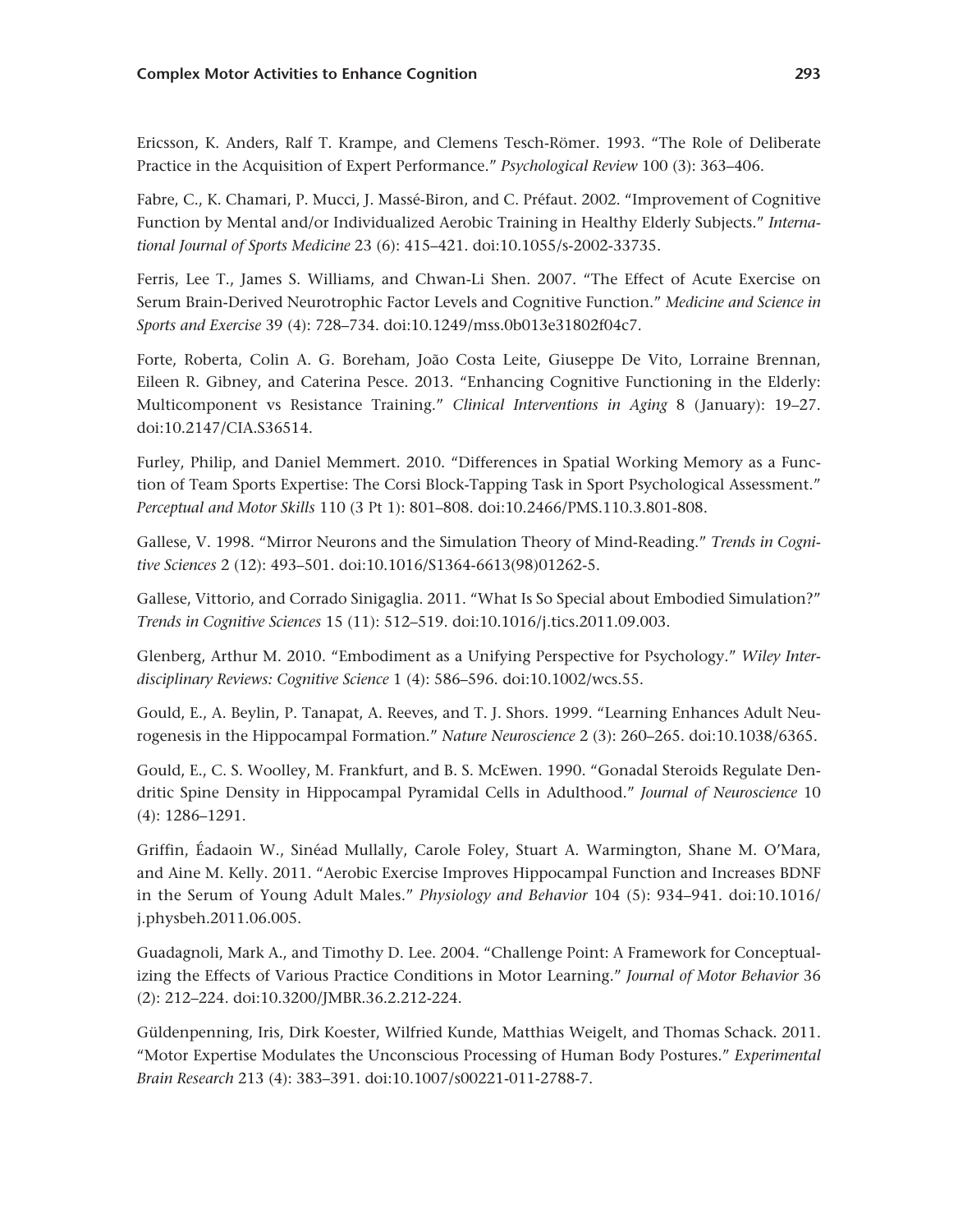Harrison, Tyler L., Zach Shipstead, Kenny L. Hicks, David Z. Hambrick, Thomas S. Redick, and Randall W. Engle. 2013. "Working Memory Training May Increase Working Memory Capacity but Not Fluid Intelligence." *Psychological Science* 24 (12): 2409–2419. doi:10.1177/0956797613492984.

Hertzog, Christopher, Arthur F. Kramer, Robert S. Wilson, and Ulman Lindenberger. 2008. "Enrichment Effects on Adult Cognitive Development: Can the Functional Capacity of Older Adults Be Preserved and Enhanced?" *Psychological Science in the Public Interest* 9 (1): 1–65. doi:10.1111/j.1539-6053.2009.01034.x.

Hickok, G. 2009. "Eight Problems for the Mirror Neuron Theory of Action Understanding in Monkeys and Humans." *Journal of Cognitive Neuroscience* 21 (7): 1229–1243. doi:10.1162/ jocn.2009.21189.

Hillman, Charles H., Kirk I. Erickson, and Arthur F. Kramer. 2008. "Be Smart, Exercise Your Heart: Exercise Effects on Brain and Cognition." *Nature Reviews: Neuroscience* 9 (1): 58–65. doi:10.1038/ nrn2298.

Hillman, Charles H., Matthew B. Pontifex, Darla M. Castelli, Naiman A. Khan, Lauren B. Raine, Mark R. Scudder, Eric S. Drollette, Robert D. Moore, Chien-Ting Wu, and Keita Kamijo. 2014. "Effects of the FITKids Randomized Controlled Trial on Executive Control and Brain Function." *Pediatrics* 134 (4): e1063–1071. doi:10.1542/peds.2013-3219.

Holt, Lauren E., and Sian L. Beilock. 2006. "Expertise and Its Embodiment: Examining the Impact of Sensorimotor Skill Expertise on the Representation of Action-Related Text." *Psychonomic Bulletin and Review* 13 (4): 694–701.

Hovik, Kjell Tore, Brit-Kari Saunes, Anne Kristine Aarlien, and Jens Egeland. 2013. "RCT of Working Memory Training in ADHD: Long-Term Near-Transfer Effects." *PLoS ONE* 8 (12): e80561. doi:10.1371/journal.pone.0080561.

Huat, Tee Jong, Amir Ali Khan, Soumya Pati, Zulkifli Mustafa, Jafri Malin Abdullah, and Hasnan Jaafar. 2014. "IGF-1 Enhances Cell Proliferation and Survival during Early Differentiation of Mesenchymal Stem Cells to Neural Progenitor-like Cells." *BMC Neuroscience* 15 ( July): 91. doi:10.1186/1471-2202-15-91.

Jaeggi, Susanne M., Martin Buschkuehl, John Jonides, and Walter J. Perrig. 2008. "Improving Fluid Intelligence with Training on Working Memory." *Proceedings of the National Academy of Sciences of the United States of America* 105 (19): 6829–6833. doi:10.1073/pnas.0801268105.

Jaeggi, Susanne M., Martin Buschkuehl, John Jonides, and Priti Shah. 2011. "Short- and Long-Term Benefits of Cognitive Training." *Proceedings of the National Academy of Sciences of the United States of America* 108 (25): 10081–10086. doi:10.1073/pnas.1103228108.

Jaeggi, Susanne M., Martin Buschkuehl, Priti Shah, and John Jonides. 2014. "The Role of Individual Differences in Cognitive Training and Transfer." *Memory and Cognition* 42 (3): 464–480. doi:10.3758/s13421-013-0364-z.

James, W. [1890] 1981. *The Principles of Psychology*. Cambridge, MA: Harvard University Press.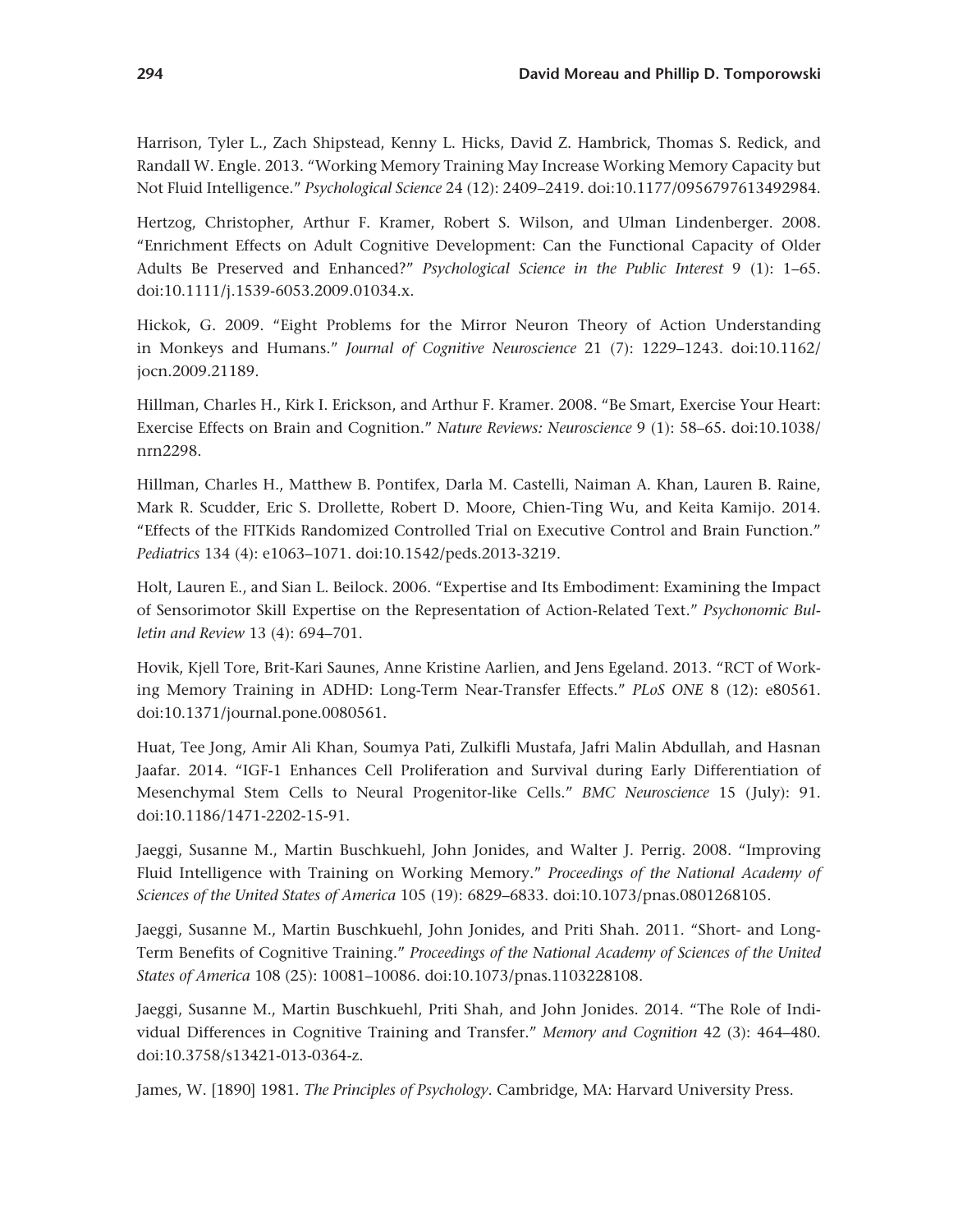Janczyk, Markus, Roland Pfister, Michael A. Crognale, and Wilfried Kunde. 2012. "Effective Rotations: Action Effects Determine the Interplay of Mental and Manual Rotations." *Journal of Experimental Psychology: General* 141 (3): 489–501.

Jeannerod, M. 2001. "Neural Simulation of Action: A Unifying Mechanism for Motor Cognition." *NeuroImage* 14 (1 Pt 2): S103–109. doi:10.1006/nimg.2001.0832.

Jeannerod, M., and J. Decety. 1995. "Mental Motor Imagery: A Window into the Representational Stages of Action." *Current Opinion in Neurobiology* 5 (6): 727–732.

Kamijo, Keita, Matthew B. Pontifex, Kevin C. O'Leary, Mark R. Scudder, Chien-Ting Wu, Darla M. Castelli, and Charles H. Hillman. 2011. "The Effects of an Afterschool Physical Activity Program on Working Memory in Preadolescent Children." *Developmental Science* 14 (5): 1046–1058. doi:10.1111/j.1467-7687.2011.01054.x.

Kattenstroth, Jan-Christoph, Tobias Kalisch, Stephan Holt, Martin Tegenthoff, and Hubert R. Dinse. 2013. "Six Months of Dance Intervention Enhances Postural, Sensorimotor, and Cognitive Performance in Elderly without Affecting Cardio-Respiratory Functions." *Frontiers in Aging Neuroscience* 5 (February): 5. doi:10.3389/fnagi.2013.00005.

Keeley, Thomas J. H., and Kenneth R. Fox. 2009. "The Impact of Physical Activity and Fitness on Academic Achievement and Cognitive Performance in Children." *International Review of Sport and Exercise Psychology* 2 (2): 198–214. doi:10.1080/17509840903233822.

Kempermann, Gerd, Laurenz Wiskott, and Fred H. Gage. 2004. "Functional Significance of Adult Neurogenesis." *Current Opinion in Neurobiology* 14 (2): 186–191. doi:10.1016/j.conb.2004.03.001.

Kooistra, Minke, Mirjam I. Geerlings, Yolanda van der Graaf, Willem P. T. M. Mali, Koen L. Vincken, L. Jaap Kappelle, Majon Muller, Geert Jan Biessels, and SMART-MR Study Group. 2014. "Vascular Brain Lesions, Brain Atrophy, and Cognitive Decline. The Second Manifestations of ARTerial Disease—Magnetic Resonance (SMART-MR) Study." *Neurobiology of Aging* 35 (1): 35–41. doi:10.1016/j.neurobiolaging.2013.07.004.

Krafft, Cynthia E., Nicolette F. Schwarz, Lingxi Chi, Abby L. Weinberger, David J. Schaeffer, Jordan E. Pierce, Amanda L. Rodrigue, et al. 2014. "An 8-Month Randomized Controlled Exercise Trial Alters Brain Activation during Cognitive Tasks in Overweight Children." *Obesity* 22 (1): 232–242. doi:10.1002/oby.20518.

Kramer, A. F., S. Hahn, and D. Gopher. 1999. "Task Coordination and Aging: Explorations of Executive Control Processes in the Task Switching Paradigm." *Acta Psychologica* 101 (2/3): 339–378.

Lampit, Amit, Harry Hallock, and Michael Valenzuela. 2014. "Computerized Cognitive Training in Cognitively Healthy Older Adults: A Systematic Review and Meta-Analysis of Effect Modifiers." *PLoS Medicine* 11 (11): e1001756. doi:10.1371/journal.pmed.1001756.

Legault, Claudine, Janine M. Jennings, Jeffrey A. Katula, Dale Dagenbach, Sarah A. Gaussoin, Kaycee M. Sink, Stephen R. Rapp, et al. 2011. "Designing Clinical Trials for Assessing the Effects of Cognitive Training and Physical Activity Interventions on Cognitive Outcomes: The Seniors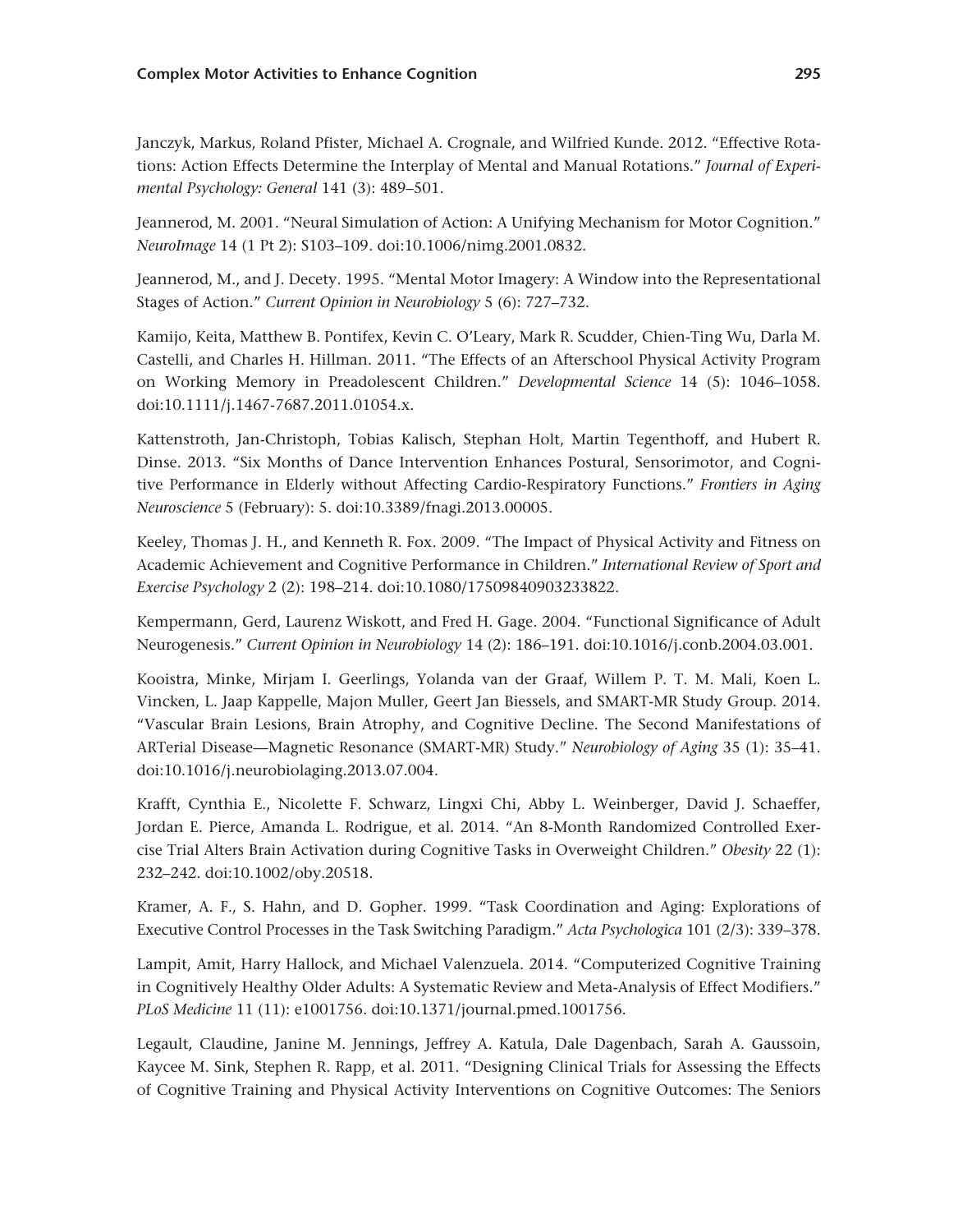Health and Activity Research Program Pilot (SHARP-P) Study, a Randomized Controlled Trial." *BMC Geriatrics* 11 (May): 27. doi:10.1186/1471-2318-11-27.

Lehmann, Jennifer, and Petra Jansen. 2012. "The Influence of Juggling on Mental Rotation Performance in Children with Spina Bifida." *Brain and Cognition* 80 (2): 223–229. doi:10.1016/ j.bandc.2012.07.004.

Leiner, H. C., A. L. Leiner, and R. S. Dow. 1986. "Does the Cerebellum Contribute to Mental Skills?" *Behavioral Neuroscience* 100 (4): 443–454.

Leiner, H. C., A. L. Leiner, and R. S. Dow. 1989. "Reappraising the Cerebellum: What Does the Hindbrain Contribute to the Forebrain?" *Behavioral Neuroscience* 103 (5): 998–1008.

Leiner, H. C., A. L. Leiner, and R. S. Dow. 1993. "The Role of the Cerebellum in the Human Brain." *Trends in Neurosciences* 16 (11): 453–454. doi:10.1016/0166-2236(93)90076-X.

Leuner, Bendetta, Sabrina Mendolia-Loffredo, Yevgenia Kozorovitskiy, Deanna Samburg, Elizabeth Gould, and Tracey J. Shors. 2004. "Learning Enhances the Survival of New Neurons beyond the Time When the Hippocampus Is Required for Memory." *Journal of Neuroscience* 24 (34): 7477–7481. doi:10.1523/JNEUROSCI.0204-04.2004.

Makizako, Hyuma, Teresa Liu-Ambrose, Hiroyuki Shimada, Takehiko Doi, Hyuntae Park, Kota Tsutsumimoto, Kazuki Uemura, and Takao Suzuki. 2015. "Moderate-Intensity Physical Activity, Hippocampal Volume, and Memory in Older Adults with Mild Cognitive Impairment." *Journals of Gerontology A: Biological Sciences and Medical Sciences* 70 (4): 480–486. doi:10.1093/gerona/glu136.

Melby-Lervåg, Monica, and Charles Hulme. 2013. "Is Working Memory Training Effective? A Meta-Analytic Review." *Developmental Psychology* 49 (2): 270–291. doi:10.1037/a0028228.

Memmert, Daniel, and Philip Furley. 2007. "'I Spy with My Little Eye!': Breadth of Attention, Inattentional Blindness, and Tactical Decision Making in Team Sports." *Journal of Sport and Exercise Psychology* 29 (3): 365–381.

Miyake, Akira, Naomi P. Friedman, Michael J. Emerson, Alexander H. Witzki, Amy Howerter, and Tor D. Wager. 2000. "The Unity and Diversity of Executive Functions and Their Contributions to Complex 'Frontal Lobe' Tasks: A Latent Variable Analysis." *Cognitive Psychology* 41 (1): 49–100. doi:10.1006/cogp.1999.0734.

Mora, Francisco, Gregorio Segovia, and Alberto del Arco. 2007. "Aging, Plasticity and Environmental Enrichment: Structural Changes and Neurotransmitter Dynamics in Several Areas of the Brain." *Brain Research Reviews* 55 (1): 78–88. doi:10.1016/j.brainresrev.2007.03.011.

Moreau, David. 2012a. "The Role of Motor Processes in Three-Dimensional Mental Rotation: Shaping Cognitive Processing via Sensorimotor Experience." *Learning and Individual Differences* 22 (3): 354–359.

Moreau, David. 2012b. "Training Spatial Ability: Comment on Pietsch and Jansen (2012) and Prospective Research Trends." *Learning and Individual Differences* 22 (6): 882–883. doi:10.1016/ j.lindif.2012.07.006.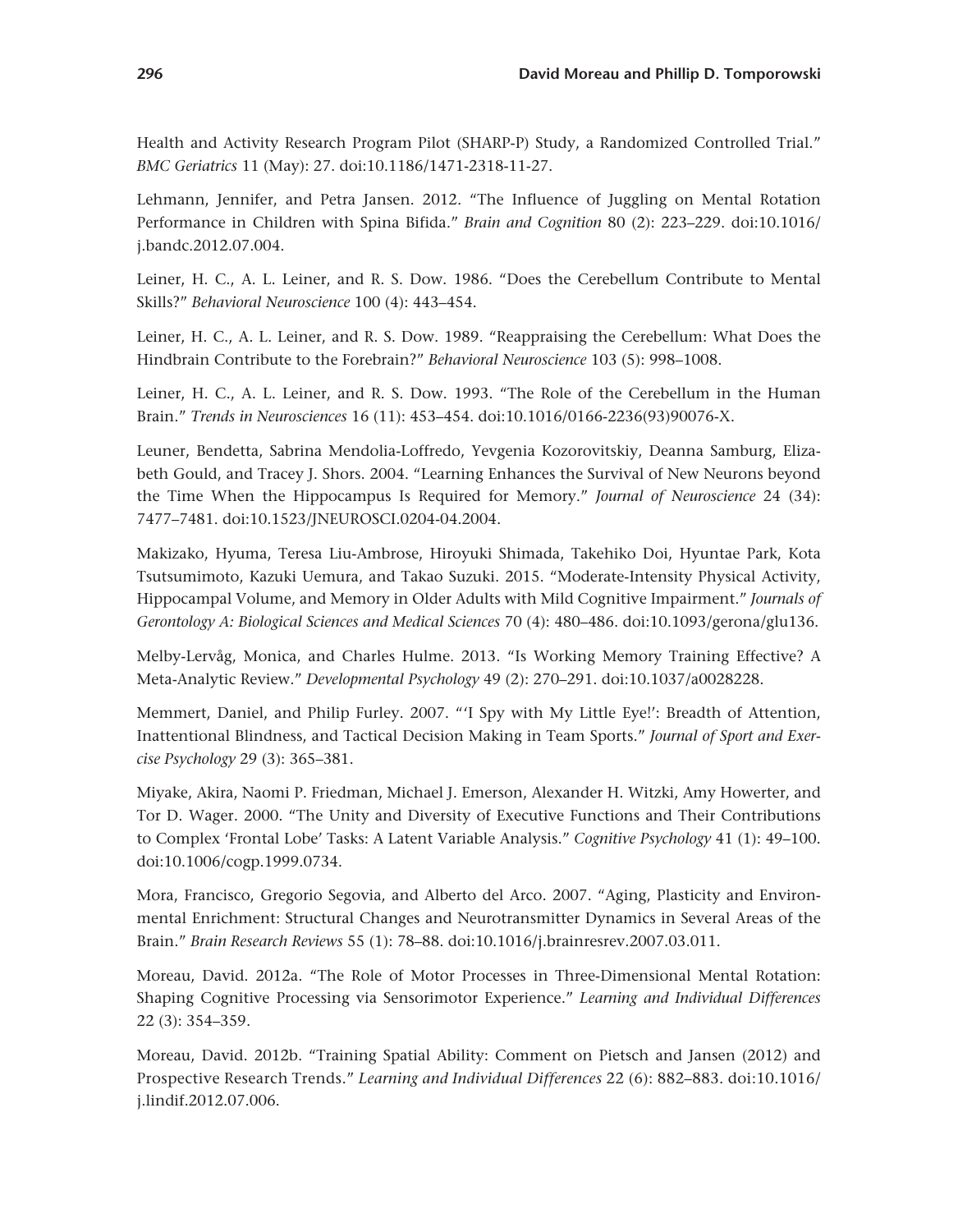Moreau, David. 2013. "Motor Expertise Modulates Movement Processing in Working Memory." *Acta Psychologica* 142 (3): 356–361.

Moreau, David. 2014. "Making Sense of Discrepancies in Working Memory Training Experiments: A Monte Carlo Simulation." *Frontiers in Systems Neuroscience* 8 (September): 161. doi:10.3389/ fnsys.2014.00161.

Moreau, David. 2015a. "Unreflective Actions? Complex Motor Skill Acquisition to Enhance Spatial Cognition." *Phenomenology and the Cognitive Sciences* 14 (2): 349–359. doi:10.1007/ s11097-014-9376-9.

Moreau, David. 2015b. "Brains and Brawn: Complex Motor Activities to Maximize Cognitive Enhancement." *Educational Psychology Review* 27 (3): 475–482. doi:10.1007/s10648-015-9323-5.

Moreau, David, Jérome Clerc, Annie Mansy-Dannay, and Alain Guerrien. 2012. "Enhancing Spatial Ability through Sport Practice: Evidence for an Effect of Motor Training on Mental Rotation Performance." *Journal of Individual Differences* 33 (2): 83–88. doi:10.1027/1614-0001/a000075.

Moreau, David, and Andrew R. A. Conway. 2013. "Cognitive Enhancement: A Comparative Review of Computerized and Athletic Training Programs." *International Review of Sport and Exercise Psychology* 6 (1): 155–183. doi:10.1080/1750984X.2012.758763.

Moreau, David, and Andrew R. A. Conway. 2014. "The Case for an Ecological Approach to Cognitive Training." *Trends in Cognitive Sciences* 18 (7): 334–336. doi:10.1016/j.tics.2014.03.009.

Moreau, David, Ian J. Kirk, and Karen E. Waldie. 2016. "Seven Pervasive Statistical Flaws in Cognitive Training Interventions." *Frontiers in Human Neuroscience* 10 (April): 153.

Moreau, David, Alexandra B. Morrison, and Andrew R. A. Conway. 2015. "An Ecological Approach to Cognitive Enhancement: Complex Motor Training." *Acta Psychologica* 157 (May): 44–55. doi:10.1016/j.actpsy.2015.02.007.

Moreau, David, and Karen E. Waldie. 2016. "Developmental Learning Disorders: From Generic Interventions to Individualized Remediation." *Frontiers in Psychology* 6:2053. doi:10.3389/ fpsyg.2015.02053.

Neeper, S. A., F. Gómez-Pinilla, J. Choi, and C. Cotman. 1995. "Exercise and Brain Neurotrophins." *Nature* 373 (6510): 109. doi:10.1038/373109a0.

Neeper, S. A., F. Gómez-Pinilla, J. Choi, and C. W. Cotman. 1996. "Physical Activity Increases mRNA for Brain-Derived Neurotrophic Factor and Nerve Growth Factor in Rat Brain." *Brain Research* 726 (1/2): 49–56.

Nokia, Miriam S., Helene M. Sisti, Monica R. Choksi, and Tracey J. Shors. 2012. "Learning to Learn: Theta Oscillations Predict New Learning, Which Enhances Related Learning and Neurogenesis." *PLoS ONE* 7 (2): e31375. doi:10.1371/journal.pone.0031375.

Oswald, W. D., R. Rupprecht, T. Gunzelmann, and K. Tritt. 1996. "The SIMA-Project: Effects of 1 Year Cognitive and Psychomotor Training on Cognitive Abilities of the Elderly." *Behavioural Brain Research* 78 (1): 67–72.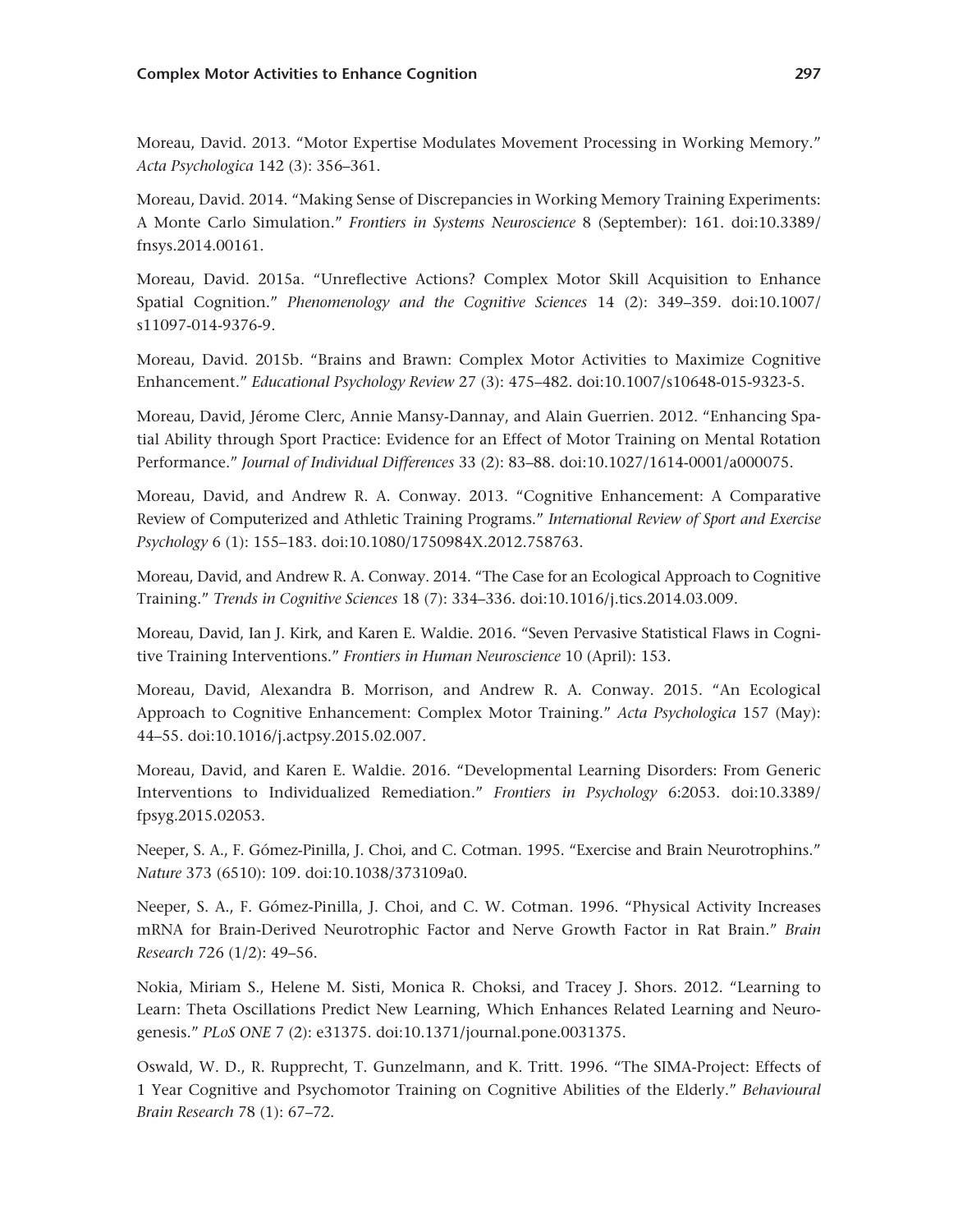Oztop, Erhan, Mitsuo Kawato, and Michael Arbib. 2006. "Mirror Neurons and Imitation: A Computationally Guided Review." *Neural Networks* 19 (3): 254–271. doi:10.1016/j.neunet.2006.02.002.

Penedo, Frank J., and Jason R. Dahn. 2005. "Exercise and Well-Being: A Review of Mental and Physical Health Benefits Associated with Physical Activity." *Current Opinion in Psychiatry* 18 (2): 189–193.

Pesce, Caterina. 2012. "Shifting the Focus from Quantitative to Qualitative Exercise Characteristics in Exercise and Cognition Research." *Journal of Sport and Exercise Psychology* 34 (6): 766–786.

Pesce, Caterina, Ilaria Masci, Rosalba Marchetti, Spyridoula Vazou, Arja Sääkslahti, and Phillip D. Tomporowski. 2016. "Deliberate Play and Preparation Jointly Benefit Motor and Cognitive Development: Mediated and Moderated Effects." *Frontiers in Psychology* 7 (March): 349. doi:10.3389/ fpsyg.2016.00349.

Pichierri, Giuseppe, Amos Coppe, Silvio Lorenzetti, Kurt Murer, and Eling D. de Bruin. 2012. "The Effect of a Cognitive-Motor Intervention on Voluntary Step Execution under Single and Dual Task Conditions in Older Adults: A Randomized Controlled Pilot Study." *Clinical Interventions in Aging* 7 ( July): 175–184. doi:10.2147/CIA.S32558.

Pichierri, Giuseppe, Kurt Murer, and Eling D. de Bruin. 2012. "A Cognitive-Motor Intervention Using a Dance Video Game to Enhance Foot Placement Accuracy and Gait under Dual Task Conditions in Older Adults: A Randomized Controlled Trial." *BMC Geriatrics* 12 (December): 74. doi:10.1186/1471-2318-12-74.

Pietsch, Stefanie, and Petra Jansen. 2012/2. "Different Mental Rotation Performance in Students of Music, Sport and Education." *Learning and Individual Differences* 22 (1): 159–163. doi:10.1016/ j.lindif.2011.11.012.

Praag, H., G. Kempermann, and F. H. Gage. 1999. "Running Increases Cell Proliferation and Neurogenesis in the Adult Mouse Dentate Gyrus." *Nature Neuroscience* 2 (3): 266–270. doi:10.1038/6368.

Praag, Henriette, Alejandro F. Schinder, Brian R. Christie, Nicolas Toni, Theo D. Palmer, and Fred H. Gage. 2002. "Functional Neurogenesis in the Adult Hippocampus." *Nature* 415 (6875): 1030–1034. doi:10.1038/4151030a.

Raab, Markus, and Joseph G. Johnson. 2007. "Expertise-Based Differences in Search and Option-Generation Strategies." *Journal of Experimental Psychology: Applied* 13 (3): 158–170. doi:10.1037/1076-898X.13.3.158.

Rakic, P. 1985. "Limits of Neurogenesis in Primates." *Science* 227 (4690): 1054–1056.

Redick, Thomas S., Zach Shipstead, Tyler L. Harrison, Kenny L. Hicks, David E. Fried, David Z. Hambrick, Michael J. Kane, and Randall W. Engle. 2013. "No Evidence of Intelligence Improvement after Working Memory Training: A Randomized, Placebo-Controlled Study." *Journal of Experimental Psychology: General* 142 (2): 359–379. doi:10.1037/a0029082.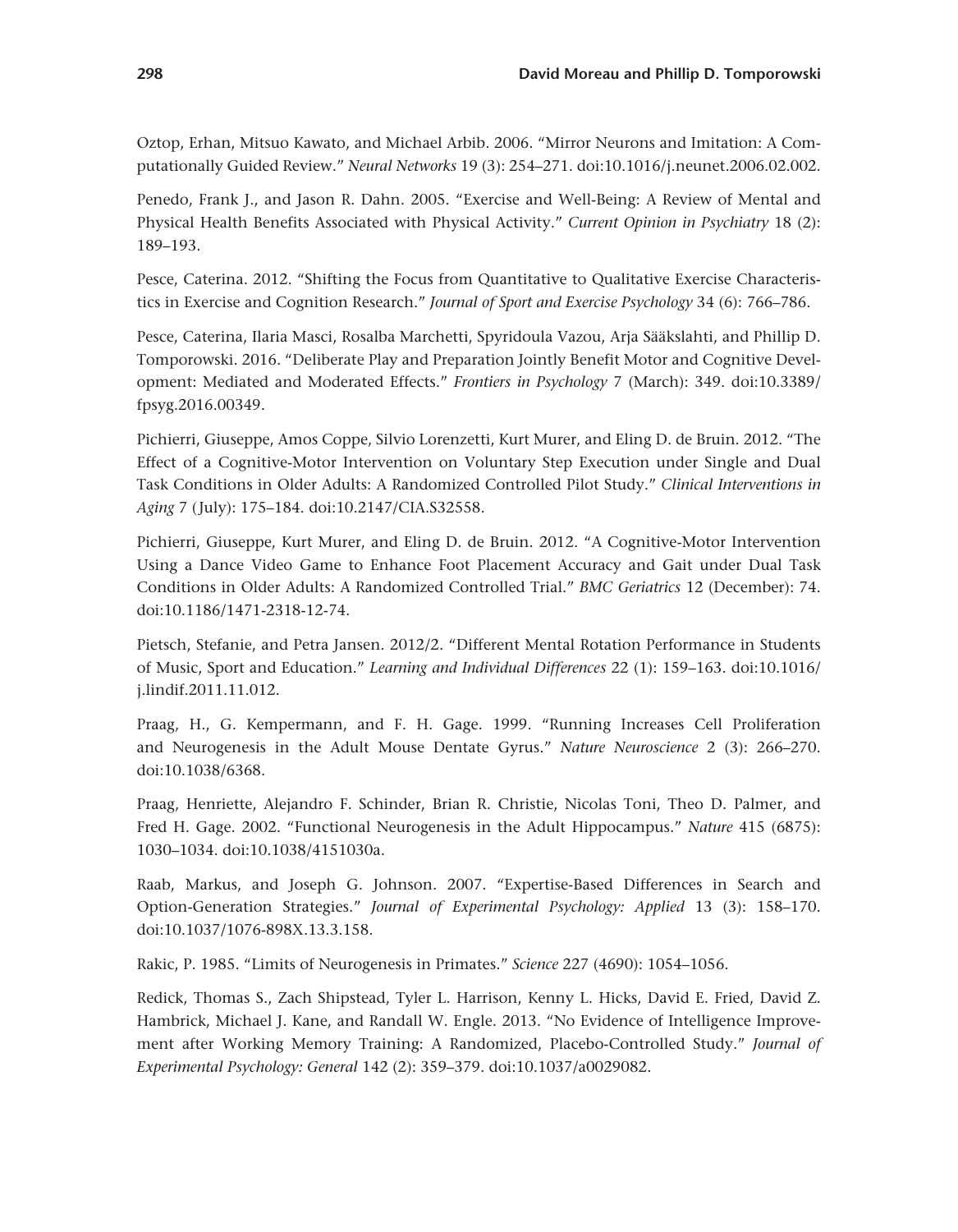Rizzolatti, Giacomo, and Laila Craighero. 2004. "The Mirror-Neuron System." *Annual Review of Neuroscience* 27:169–192. doi:10.1146/annurev.neuro.27.070203.144230.

Rudebeck, Sarah R., Daniel Bor, Angharad Ormond, Jill X. O'Reilly, and Andy C. H. Lee. 2012. "A Potential Spatial Working Memory Training Task to Improve Both Episodic Memory and Fluid Intelligence." *PLoS ONE* 7 (11): e50431. doi:10.1371/journal.pone.0050431.

Ruscheweyh, R., C. Willemer, K. Krüger, T. Duning, T. Warnecke, J. Sommer, K. Völker, et al. 2011. "Physical Activity and Memory Functions: An Interventional Study." *Neurobiology of Aging* 32 (7): 1304–1319. doi:10.1016/j.neurobiolaging.2009.08.001.

Russo-Neustadt, Amelia, Tony Ha, Ronald Ramirez, and J. Patrick Kesslak. 2001. "Physical Activity–Antidepressant Treatment Combination: Impact on Brain-Derived Neurotrophic Factor and Behavior in an Animal Model." *Behavioural Brain Research* 120 (1): 87–95.

Salthouse, Timothy A., and Hasker P. Davis. 2006. "Organization of Cognitive Abilities and Neuropsychological Variables across the Lifespan." *Developmental Review* 26 (1): 31–54. doi:10.1016/ j.dr.2005.09.001.

Schaeffer, David J., Cynthia E. Krafft, Nicolette F. Schwarz, Lingxi Chi, Amanda L. Rodrigue, Jordan E. Pierce, Jerry D. Allison, et al. 2014. "An 8-Month Exercise Intervention Alters Frontotemporal White Matter Integrity in Overweight Children." *Psychophysiology* 51 (8): 728–733. doi:10.1111/psyp.12227.

Schmidt, Richard A., and Craig A. Wrisberg. 2008. *Motor Learning and Performance: A Situation-Based Learning Approach*. Champaign, IL: Human Kinetics.

Schmolesky, Matthew T., David L. Webb, and Rodney A. Hansen. 2013. "The Effects of Aerobic Exercise Intensity and Duration on Levels of Brain-Derived Neurotrophic Factor in Healthy Men." *Journal of Sports Science and Medicine* 12 (3): 502–511.

Schulkin, J. 2000. "Theory of Mind and Mirroring Neurons." *Trends in Cognitive Sciences* 4 (7): 252–254. doi:10.1016/S1364-6613(00)01500-X.

Scibinetti, Patrizia, Nicoletta Tocci, and Caterina Pesce. 2011. "Motor Creativity and Creative Thinking in Children: The Diverging Role of Inhibition." *Creativity Research Journal* 23 (3): 262–272.

Shipstead, Zach, Thomas S. Redick, and Randall W. Engle. 2012. "Is Working Memory Training Effective?" *Psychological Bulletin* 138 (4): 628–654. doi:10.1037/a0027473.

Shors, Tracey J. 2014. "The Adult Brain Makes New Neurons, and Effortful Learning Keeps Them Alive." *Current Directions in Psychological Science* 23 (5): 311–318. doi:10.1177/0963721414540167.

Smallwood, Nicola, Meg J. Spriggs, Christopher S. Thompson, Carolyn C. Wu, Jeff P. Hamm, David Moreau, and Ian J. Kirk. 2015. "Influence of Physical Activity on Human Sensory Long-Term Potentiation." *Journal of the International Neuropsychological Society* 21 (10): 831–840. doi:10.1017/ S1355617715001095.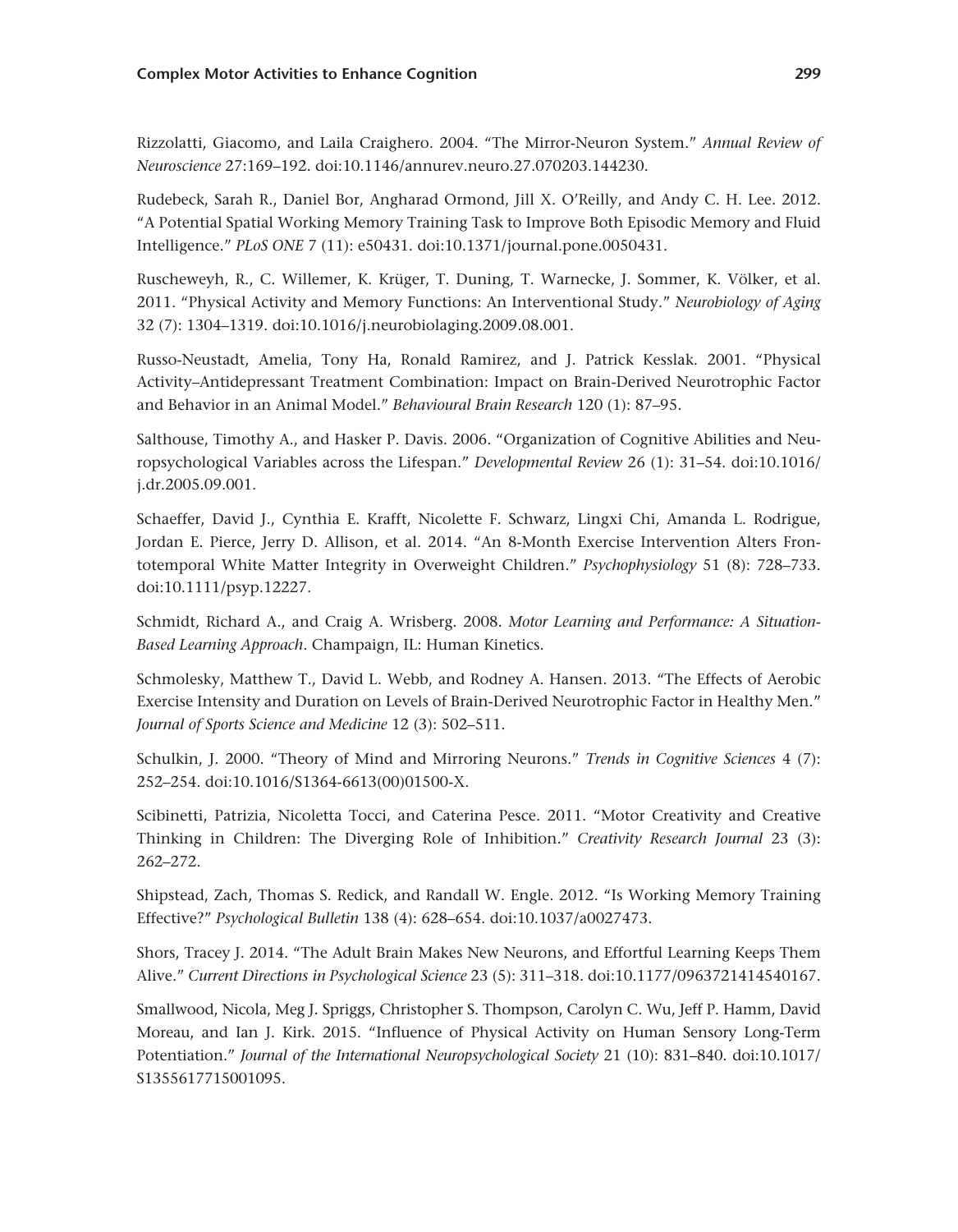Spencer, John P., Melissa Clearfield, Daniela Corbetta, Beverly Ulrich, Patricia Buchanan, and Gregor Schöner. 2006. "Moving Toward a Grand Theory of Development: In Memory of Esther Thelen." *Child Development* 77 (6): 1521–1538. doi:10.1111/j.1467-8624.2006.00955.x.

Steggemann, Yvonne, Kai Engbert, and Matthias Weigelt. 2011. "Selective Effects of Motor Expertise in Mental Body Rotation Tasks: Comparing Object-Based and Perspective Transformations." *Brain and Cognition* 76 (1): 97–105. doi:10.1016/j.bandc.2011.02.013.

Stummer, W., K. Weber, B. Tranmer, A. Baethmann, and O. Kempski. 1994. "Reduced Mortality and Brain Damage after Locomotor Activity in Gerbil Forebrain Ischemia." *Stroke: A Journal of Cerebral Circulation* 25 (9): 1862–1869.

Theill, Nathan, Vera Schumacher, Rolf Adelsberger, Mike Martin, and Lutz Jäncke. 2013. "Effects of Simultaneously Performed Cognitive and Physical Training in Older Adults." *BMC Neuroscience* 14 (September): 103. doi:10.1186/1471-2202-14-103.

Thelen, E. 1995. "Motor Development: A New Synthesis." *American Psychologist* 50 (2): 79–95.

Thelen, Esther. 2004. "The Central Role of Action in Typical and Atypical Development." In *Movement and Action in Learning and Development*, 49–73. Amsterdam: Elsevier.

Thompson, Todd W., Michael L. Waskom, Keri-Lee A. Garel, Carlos Cardenas-Iniguez, Gretchen O. Reynolds, Rebecca Winter, Patricia Chang, et al. 2013. "Failure of Working Memory Training to Enhance Cognition or Intelligence." *PLoS ONE* 8 (5): e63614. doi:10.1371/journal. pone.0063614.

Tomporowski, Phillip D. 2009. "Methodological Issues: Research Approaches, Research Design, and Task Selection." In *Exercise and Cognitive Function*, 91–113. Hoboken, NJ: John Wiley and Sons.

Tomporowski, Phillip D., Kate Lambourne, and Michelle S. Okumura. 2011. "Physical Activity Interventions and Children's Mental Function: An Introduction and Overview." *Preventive Medicine* 52 (Suppl 1, June): S3–S9. doi:10.1016/j.ypmed.2011.01.028.

Tomporowski, Phillip D., Bryan A. McCullick, and Michael A. Horvat. 2010. "Role of Contextual Interference and Mental Engagement on Learning." In *Educational Games: Design, Learning, and Applications,* edited by F. Edvardsen and H. Kulle, 127–155. Hauppauge, NY: Nova Science.

Tomporowski, Phillip D., Bryan McCullick, Daniel M. Pendleton, and Caterina Pesce. 2015. "Exercise and Children's Cognition: The Role of Exercise Characteristics and a Place for Metacognition." *Journal of Sport and Health Science* 4 (1): 47–55. doi:10.1016/j.jshs.2014.09.003.

Tomporowski, Phillip, Bryan McCullick, and Catherine Pesce. 2015. *Enhancing Children's Cognition with Physical Activity Games*. Champaign. IL: Human Kinetics.

Tomporowski, Phillip D., Jack A. Naglieri, and Kate Lambourne. 2012. "20 Exercise Psychology and Children's Intelligence." In *The Oxford Handbook of Exercise Psychology*, edited by Edmund O. Acevedo, 409. Oxford: Oxford University Press.

Tsai, Chia-Liang, Chun-Hao Wang, and Yu-Ting Tseng. 2012. "Effects of Exercise Intervention on Event-Related Potential and Task Performance Indices of Attention Networks in Children